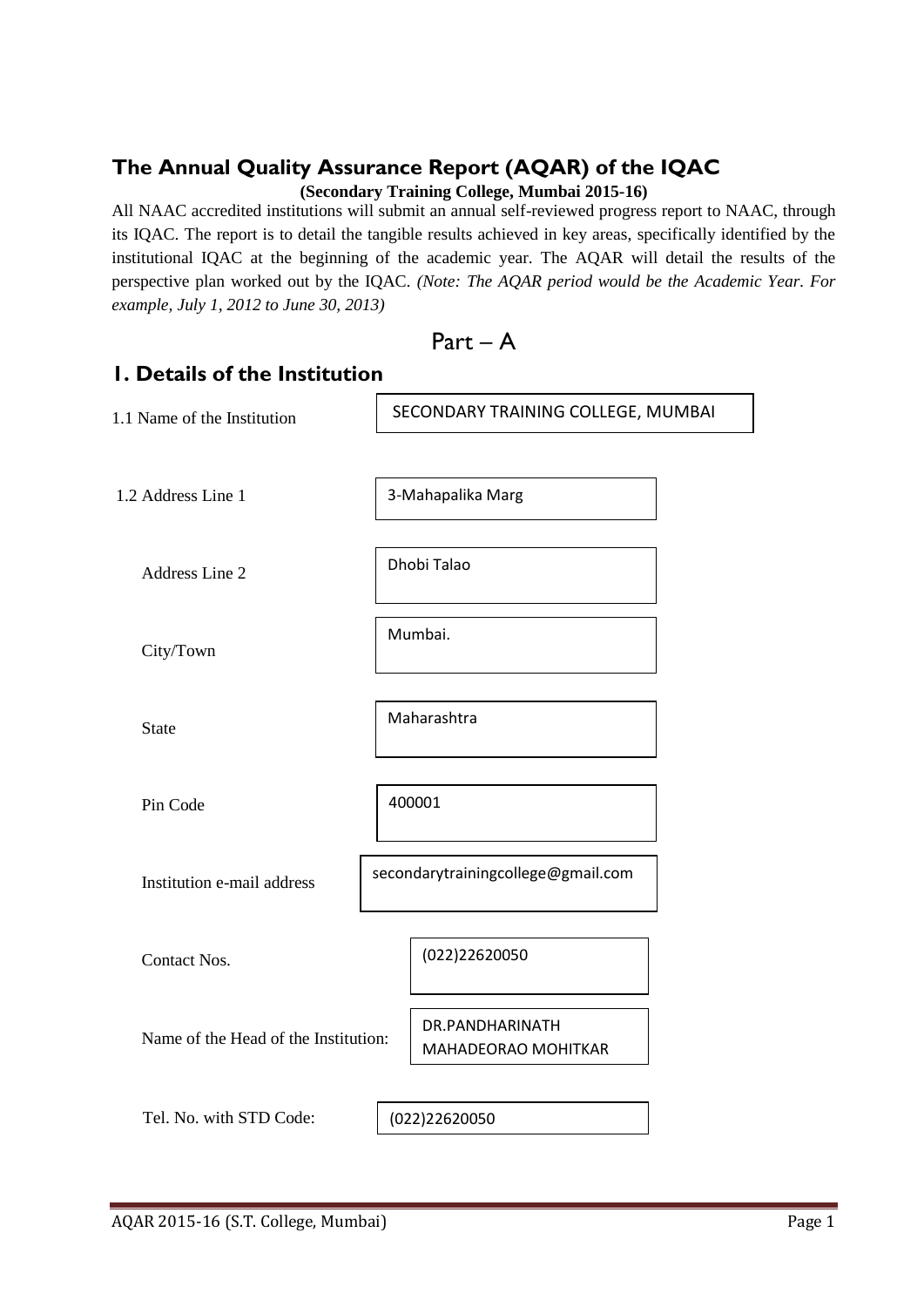| Mobile:              |                                                                                                                                                                                                     |       | 09422157898 |                                  |                                                              |  |
|----------------------|-----------------------------------------------------------------------------------------------------------------------------------------------------------------------------------------------------|-------|-------------|----------------------------------|--------------------------------------------------------------|--|
|                      | Name of the IQAC Co-ordinator:                                                                                                                                                                      |       |             | DR. MASSARRAT SAHFB ALL          |                                                              |  |
| Mobile:              |                                                                                                                                                                                                     |       | 09869241728 |                                  |                                                              |  |
|                      | secondarytrainingcollege@gmail.com<br>IQAC e-mail address:                                                                                                                                          |       |             |                                  |                                                              |  |
|                      | 1.3 NAAC Track ID (For ex. MHCOGN 18879)                                                                                                                                                            |       |             | MHCOTE11982                      |                                                              |  |
|                      | 1.4 NAAC Executive Committee No. & Date:<br>(For Example EC/32/A&A/143 dated 3-5-2004.<br>This EC no. is available in the right corner- bottom-<br>of your institution's Accreditation Certificate) |       |             | second cycle.                    | EC (SC)/06/RAR/113 dated 01/05/2015 of                       |  |
| 1.5 Website address: |                                                                                                                                                                                                     |       |             | www.secondarytrainingcollege.org |                                                              |  |
|                      | Web-link of the AQAR:                                                                                                                                                                               |       |             |                                  | www.secondarytrainingcollege.org/AQAR2015-16.pdf             |  |
|                      |                                                                                                                                                                                                     |       |             |                                  | (For ex. http://www.ladykeanecollege.edu.in/AQAR2012-13.doc) |  |
|                      | 1.6 Accreditation Details                                                                                                                                                                           |       |             |                                  |                                                              |  |
| Sl.<br>No.           | Cycle                                                                                                                                                                                               | Grade | <b>CGPA</b> | Year of<br>Accreditation         | <b>Validity Period</b>                                       |  |
| $\mathbf{1}$         | $1st$ Cycle                                                                                                                                                                                         | $B++$ | 80.75       | 2004                             | 5 years                                                      |  |
| 2                    | $2nd$ Cycle                                                                                                                                                                                         | Α     | 3.23        | 2015                             | 5 years                                                      |  |
| 3                    | $3rd$ Cycle                                                                                                                                                                                         |       |             |                                  |                                                              |  |

1.7 Date of Establishment of IQAC: DD/MM/YYYY

4  $4^{\text{th}}$  Cycle

01/03/2005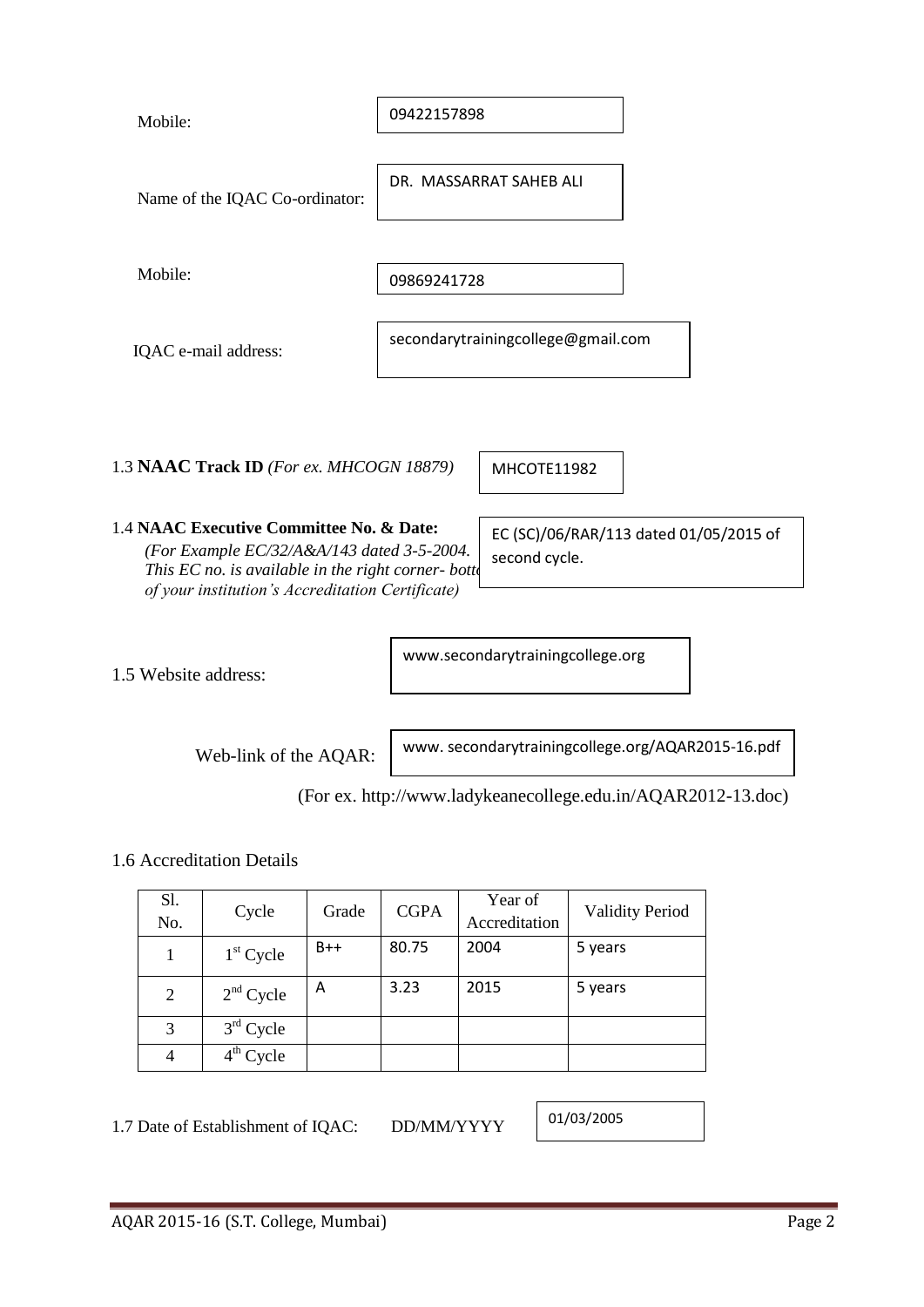### **1.8 AQAR for the year** *(for example 2010-11)*

1.9 Details of the previous year's AQAR submitted to NAAC after the latest Assessment and Accreditation by NAAC (*(for example AQAR 2010-11submitted to NAAC on 12-10-2011)*

*After 2nd Cycle this is the first AQAR i.e. of 2014-15. After first cycle AQARS were sent as follows*

 $\overline{\phantom{0}}$ 

### **AQAR 2014-15 Submitted to NAAC on (16/06/2015)**

| 1.10 Institutional Status |  |
|---------------------------|--|
|                           |  |

| University                                                 | Central<br><b>State</b><br>v                                              | Deemed<br>Private                               |
|------------------------------------------------------------|---------------------------------------------------------------------------|-------------------------------------------------|
| <b>Affiliated College</b>                                  | Yes<br>No<br>v                                                            |                                                 |
| <b>Constituent College</b>                                 | Yes<br>No<br>v                                                            |                                                 |
| Autonomous college of UGC                                  | Yes<br>No<br>v                                                            |                                                 |
| Regulatory Agency approved Institution                     | Yes                                                                       | N <sub>o</sub>                                  |
| (eg. AICTE, BCI, MCI, PCI, NCI) NCTE (WRC)                 |                                                                           |                                                 |
| Co-education<br>Type of Institution<br>Urban               | Men<br>Rural                                                              | Women<br>Tribal                                 |
| Financial Status: Grant-in-aid                             | UGC 2(f)<br>Grant-in-aid $+$ Self Financing                               | <b>UGC 12B</b><br><b>Totally Self-financing</b> |
| 1.11 Type of Faculty/Programme                             |                                                                           |                                                 |
| Arts<br>Science                                            | Commerce                                                                  | PEI (Phys Edu)<br>Law                           |
| Engineering<br>TEI (Edu)                                   | <b>Health Science</b>                                                     | Management                                      |
| Others (Specify)                                           | B.Ed. Two Years program under Arts<br>Faculty (Mumbai Uni.versity, Mumbai |                                                 |
| 1.12 Name of the Affiliating University (for the Colleges) |                                                                           | UNIVERSITY OF MUMBAI                            |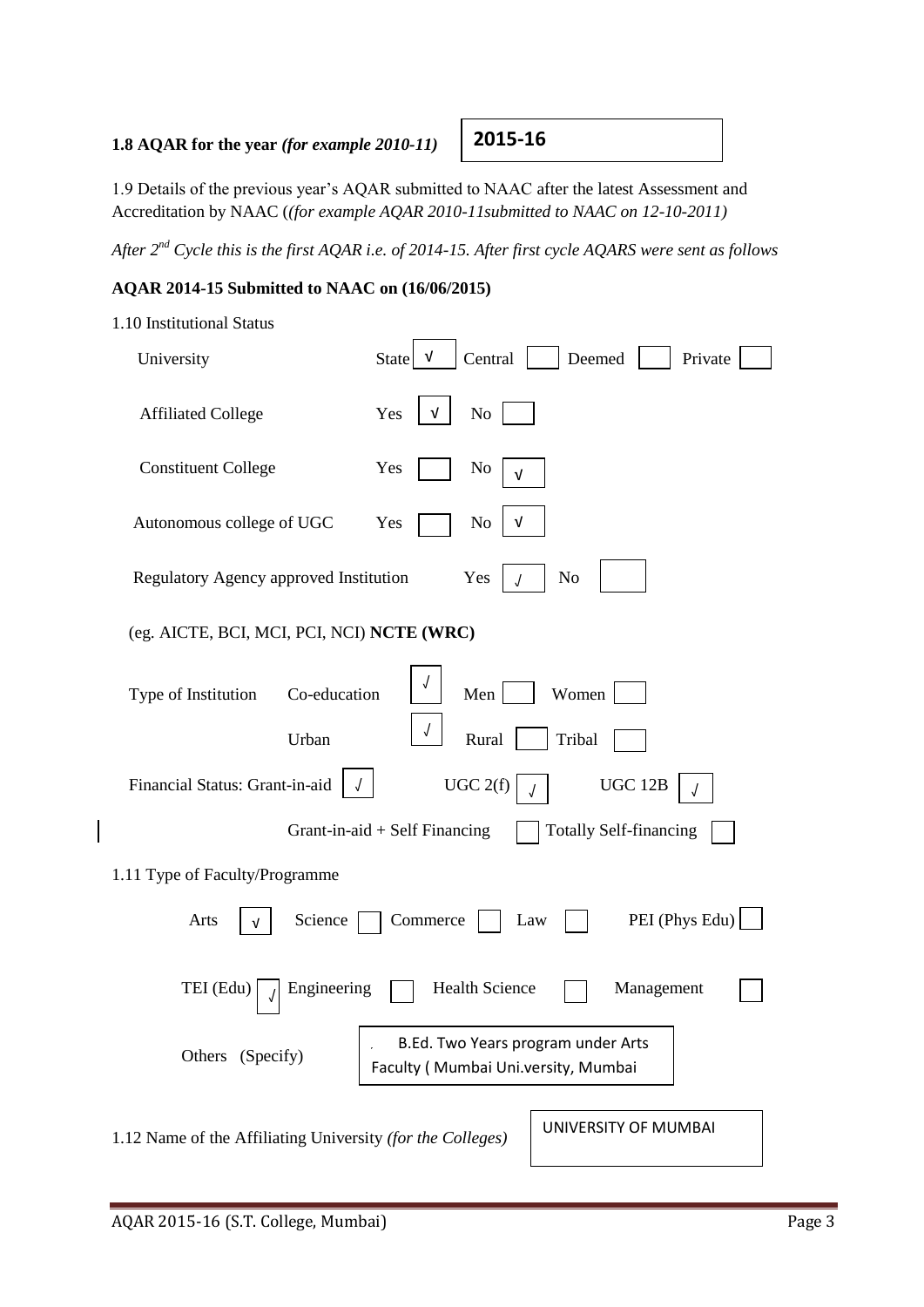### 1.13 Special status conferred by Central/ State Government-- UGC/CSIR/DST/DBT/ICMR etc.

| Autonomy by State/Central Govt./Uni                               | N.A.       |                     |      |
|-------------------------------------------------------------------|------------|---------------------|------|
| University with Potential for Excellence                          | N.A.       | <b>UGC-CPE</b>      | N.A. |
| <b>DST Star Scheme</b>                                            | N.A.       | <b>UGC-CE</b>       | N.A. |
| <b>UGC-Special Assistance Programme</b>                           | N.A.       | <b>DST-FIST</b>     | N.A. |
| <b>UGC-Innovative PG programmes</b>                               | N.A.       | Any other (Specify) | N.A. |
| <b>UGC-COP Programmes</b>                                         | N.A.       |                     |      |
| <b>2. IQAC Composition and Activities</b>                         |            |                     |      |
| 2.1 No. of Teachers                                               | 05         |                     |      |
| 2.2 No. of Administrative/Technical staff                         | 01         |                     |      |
| 2.3 No. of students                                               | 01         |                     |      |
| 2.4 No. of Management representatives                             | 01         |                     |      |
| 2.5 No. of Alumni                                                 | 01         |                     |      |
| 2.6 No. of any other stakeholder and<br>community representatives | 02         |                     |      |
| 2.7 No. of Employers/ Industrialists                              | <b>NIL</b> |                     |      |

02

13

02

2

2

2

Others NIL

2.8 No. of other External Experts

2.9 Total No. of members

2.10 No. of IQAC meetings held :

2.11 No. of meetings with various stakeholders: No.  $\begin{vmatrix} 2 \\ 2 \end{vmatrix}$  Faculty

Non-Teaching Staff Students  $\begin{bmatrix} 2 \end{bmatrix}$  Alumni  $\begin{bmatrix} 1 \end{bmatrix}$ 

AQAR 2015-16 (S.T. College, Mumbai) Page 4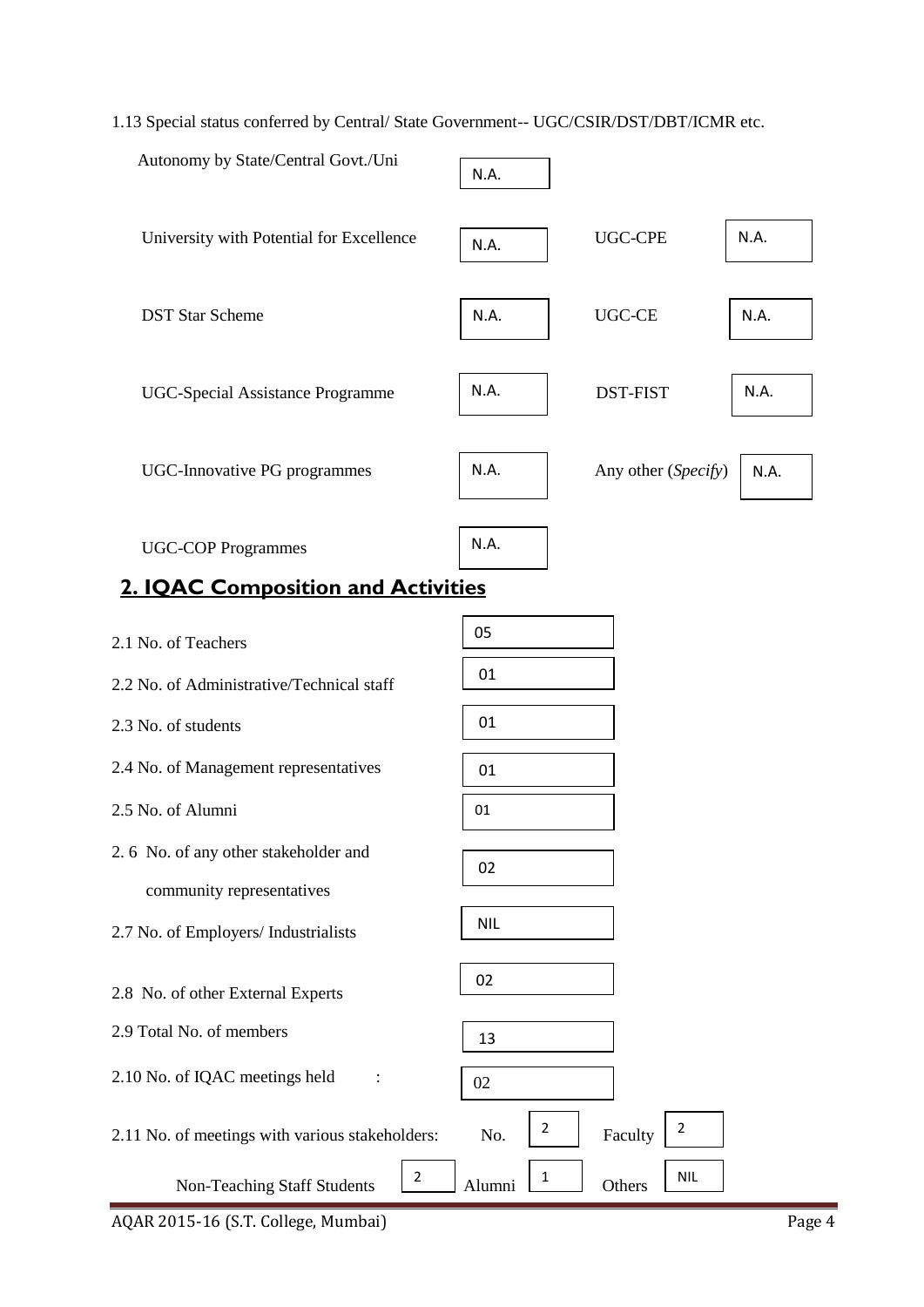| 2.12 Has IQAC received any funding from UGC during the year? Yes $\vert \cdot \vert$ No $\vert \sqrt{\vert}$ |  |  |  |  |  |
|--------------------------------------------------------------------------------------------------------------|--|--|--|--|--|
|--------------------------------------------------------------------------------------------------------------|--|--|--|--|--|

| If yes, mention the amount | We had received a letter that an amount of Rs 3, 00,000/- |  |
|----------------------------|-----------------------------------------------------------|--|
|                            | will be given but we did not receive any till date        |  |
| $\sim$ 10 $\sim$           |                                                           |  |

2.13 Seminars and Conferences (only quality related)

(i) No. of Seminars/Conferences/ Workshops/Symposia organized by the IQAC

| Total Nos.  |                                 | International   -   National   -   State   -   Institution Level   5 |
|-------------|---------------------------------|----------------------------------------------------------------------|
|             | Reading and Reflecting on Text, | Drama and Art in Education                                           |
| (ii) Themes | A.V. Aid Workshop,              | Micro Teaching Workshop                                              |
|             | Lesson Planning Workshop        |                                                                      |

2.14 Significant Activities and contributions made by IQAC

New syllabus successful implementation was given priority. Students begged  $3<sup>rd</sup>$  prize at Intercollegiate Competition. A programme on Women Health and Hygiene was organized.

2.15 Plan of Action by IQAC/Outcome

 The plan of action chalked out by the IQAC in the beginning of the year towards quality enhancement and the outcome achieved by the end of the year \*

| Plan of Action                                                                                                                                     | Achievements                                                                                                |
|----------------------------------------------------------------------------------------------------------------------------------------------------|-------------------------------------------------------------------------------------------------------------|
| 1) To develop scheme for awareness of<br>Environment. Each one nurture one plant,<br>Plastic free zone.                                            | 1) Environment Club activities. Each one<br>nurtured one plant, Plastic free zone.                          |
| 2) To develop scheme for Guidance and<br>Counselling                                                                                               | Guidance was provided individually through<br>the Guidance Cell                                             |
| 3) To develop placement cell<br>4) To develop coordination between Old<br>Student Association, Guidance and<br>counselling cell and Placement cell | Placement cell became active through ICT<br>Old Student Association became active.<br>Helped Placement cell |

 *\* Attach the Academic Calendar of the year as Annexure.* -**Academic Calendar attached as** 

### **annexure I**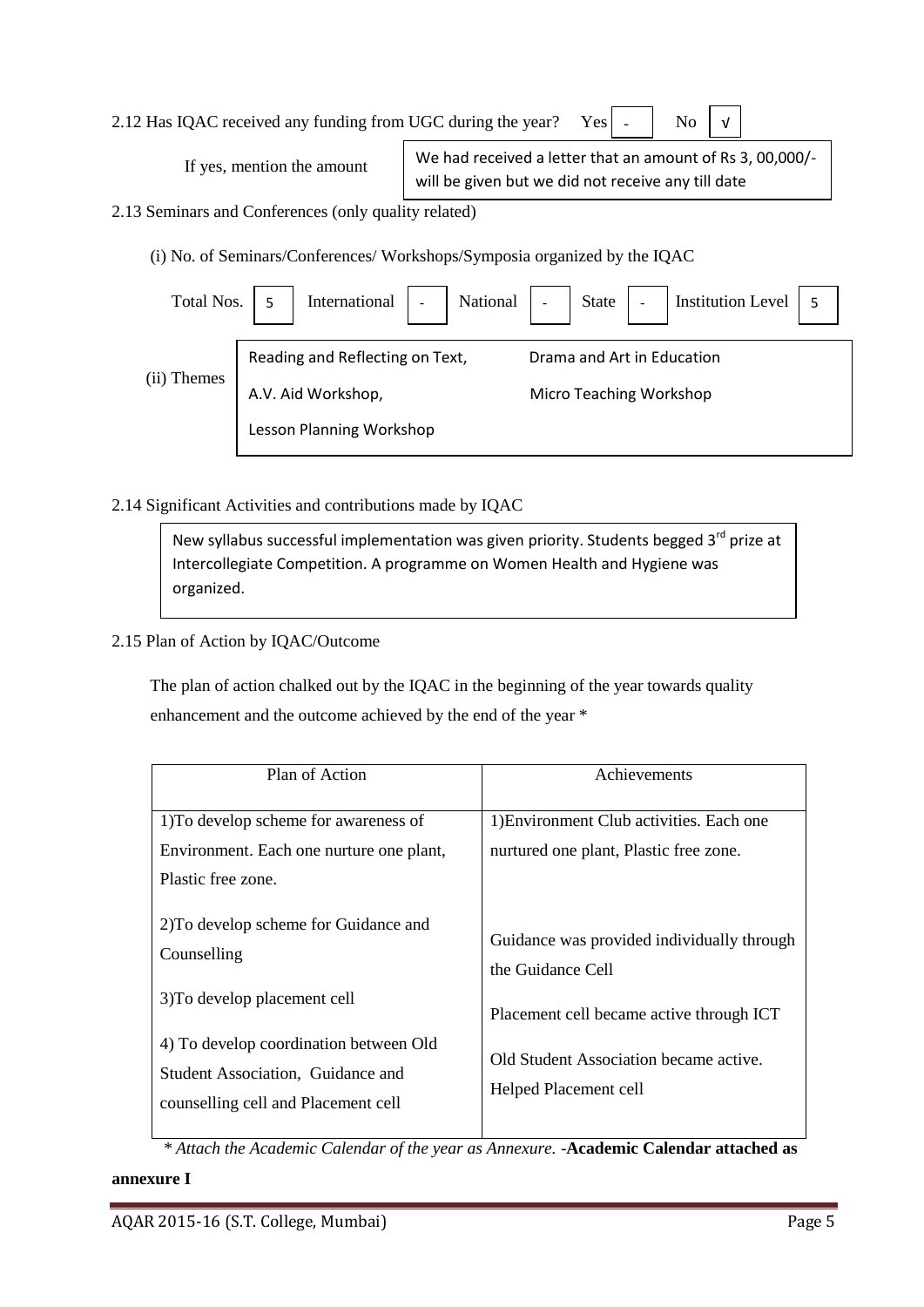|                                                                                                       | No<br>Yes $\vert$ $\vert$<br>2.15 Whether the AQAR was placed in statutory body |  |  |
|-------------------------------------------------------------------------------------------------------|---------------------------------------------------------------------------------|--|--|
|                                                                                                       | Any other body<br>Management $\vert \vert$ $\vert$ Syndicate $\vert$            |  |  |
|                                                                                                       | Provide the details of the action taken                                         |  |  |
| Provisional format of AQAR was placed before Local Management<br>Committee for review and suggestions |                                                                                 |  |  |

Part – B

# **Criterion – I**

# **1. Curricular Aspects**

| Level of the<br>Programme | Number of<br>existing<br>Programmes | Number of<br>programmes added<br>during the year | Number of<br>self-financing<br>programmes | Number of value<br>added / Career<br>Oriented<br>programmes |
|---------------------------|-------------------------------------|--------------------------------------------------|-------------------------------------------|-------------------------------------------------------------|
| PhD                       |                                     | ۰                                                | $\overline{\phantom{a}}$                  | $\overline{\phantom{a}}$                                    |
| PG                        | $\overline{\phantom{a}}$            |                                                  |                                           |                                                             |
| <b>UG</b>                 | $\mathbf{1}$                        | <b>NIL</b>                                       | <b>NIL</b>                                | <b>B.Ed. Distance</b><br>education(YCMO<br>U) Nashik        |
| PG Diploma                | $\overline{\phantom{a}}$            | $\overline{\phantom{a}}$                         | $\overline{\phantom{a}}$                  | $\qquad \qquad -$                                           |
| <b>Advanced Diploma</b>   | $\overline{\phantom{0}}$            | $\overline{\phantom{a}}$                         | $\overline{\phantom{a}}$                  | $\overline{\phantom{a}}$                                    |
| Diploma                   | $\overline{\phantom{a}}$            | $\overline{\phantom{a}}$                         | $\overline{\phantom{a}}$                  | $\overline{\phantom{a}}$                                    |
| Certificate               | $\overline{\phantom{a}}$            | $\overline{\phantom{a}}$                         | $\overline{\phantom{a}}$                  | $\overline{\phantom{a}}$                                    |
| Others                    | $\overline{\phantom{a}}$            | $\overline{\phantom{a}}$                         | $\overline{\phantom{a}}$                  | $\overline{\phantom{a}}$                                    |
| <b>Total</b>              | 1                                   | <b>NIL</b>                                       | <b>NIL</b>                                | $\mathbf{1}$                                                |
| Interdisciplinary         | $\overline{\phantom{a}}$            | $\qquad \qquad$                                  | $\overline{\phantom{a}}$                  | -                                                           |
| Innovative                |                                     |                                                  |                                           |                                                             |

1.1 Details about Academic Programmes

1.2 (i) Flexibility of the Curriculum: CBCS/Core/Elective option / Open options (ii) Pattern of programmes:

| Pattern   | Number of programmes |  |
|-----------|----------------------|--|
| Semester  |                      |  |
| Trimester |                      |  |
| Annual    |                      |  |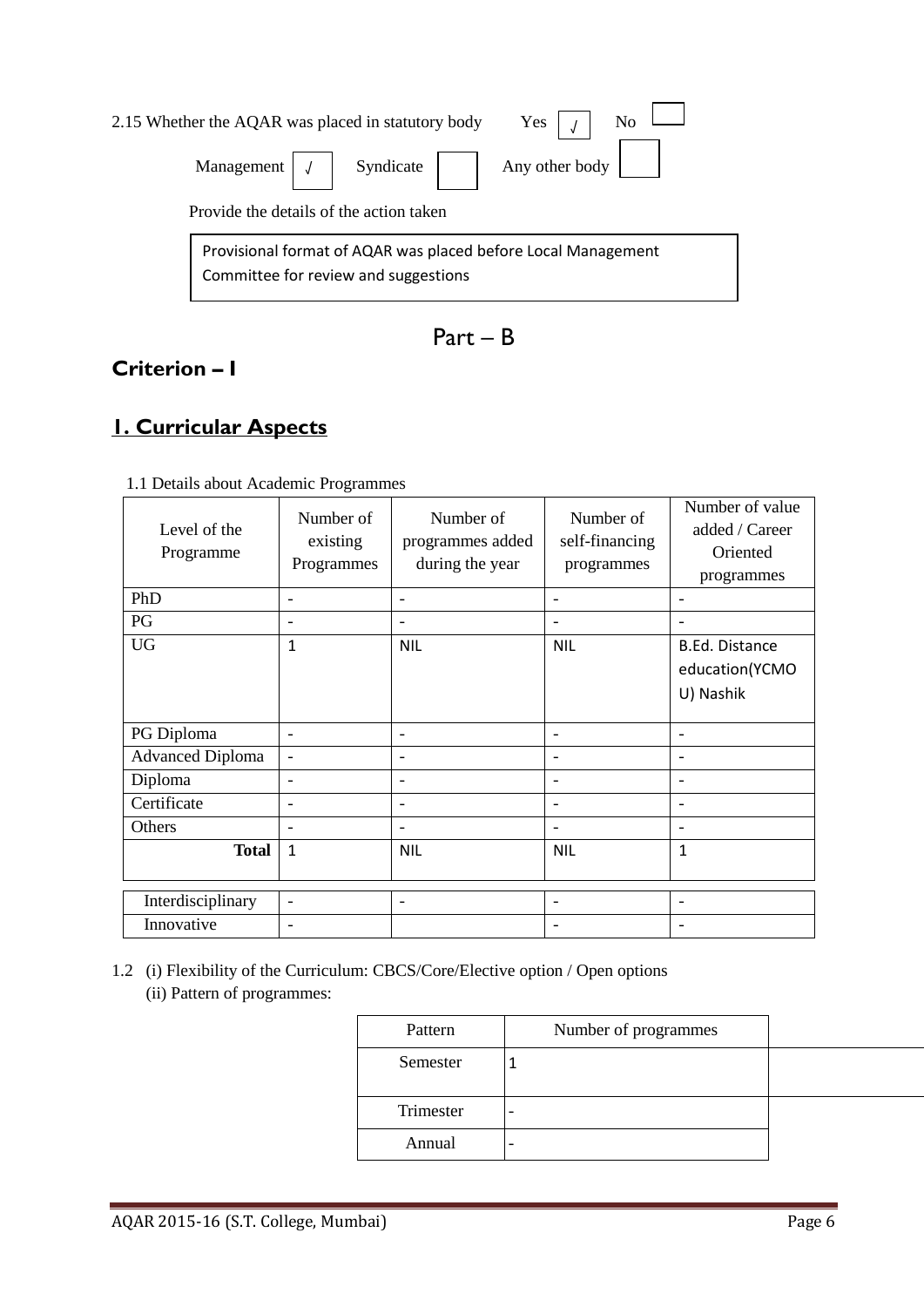| 1.3 Feedback from stakeholders* Alumni<br>(On all aspects)  |                              |  | Parents |  | Employers |  | Students                               |  |  |
|-------------------------------------------------------------|------------------------------|--|---------|--|-----------|--|----------------------------------------|--|--|
| Mode of feedback :                                          | Manual $\sqrt{\ }$<br>Online |  |         |  |           |  | Co-operating schools (for PEI) $\vert$ |  |  |
| *Please provide an analysis of the feedback in the Annexure |                              |  |         |  |           |  |                                        |  |  |

1.4 Whether there is any revision/update of regulation or syllabi, if yes, mention their salient aspects.

Meetings held and syllabus implemented for Two years B.Ed. course from 2015-16

1.5 Any new Department/Centre introduced during the year. If yes, give details.

NIL

## **Criterion – II**

# **2. Teaching, Learning and Evaluation**

| 2.1 Total No. of  | Total | Asst. Professors   Associate Professors   Professors   Others |  |
|-------------------|-------|---------------------------------------------------------------|--|
| permanent faculty |       |                                                               |  |

5

2.2 No. of permanent faculty with Ph.D.

| 2.3 No. of Faculty Positions<br>Recruited $(R)$ and Vacant $(V)$<br>during the year | Asst.<br>Professors |  | Associate<br>Professors |  | Professors |  | Others |  | Total |  |
|-------------------------------------------------------------------------------------|---------------------|--|-------------------------|--|------------|--|--------|--|-------|--|
|                                                                                     |                     |  | R                       |  |            |  | R      |  |       |  |
|                                                                                     |                     |  |                         |  |            |  |        |  |       |  |

2.4 No. of Guest and Visiting faculty and Temporary faculty NIL NIL NIL

2.5 Faculty participation in conferences and symposia:

| No. of Faculty          | International level | National level | State level |
|-------------------------|---------------------|----------------|-------------|
| Attended                |                     |                |             |
| Presented papers        |                     |                |             |
| <b>Resource Persons</b> |                     |                |             |

2.6 Innovative processes adopted by the institution in Teaching and Learning:

Street plays were organized by students. Reading and Reflecting activity was organized very successfully. Students prepared their group library. Students taught through puppet shows. Online notes are provided to students.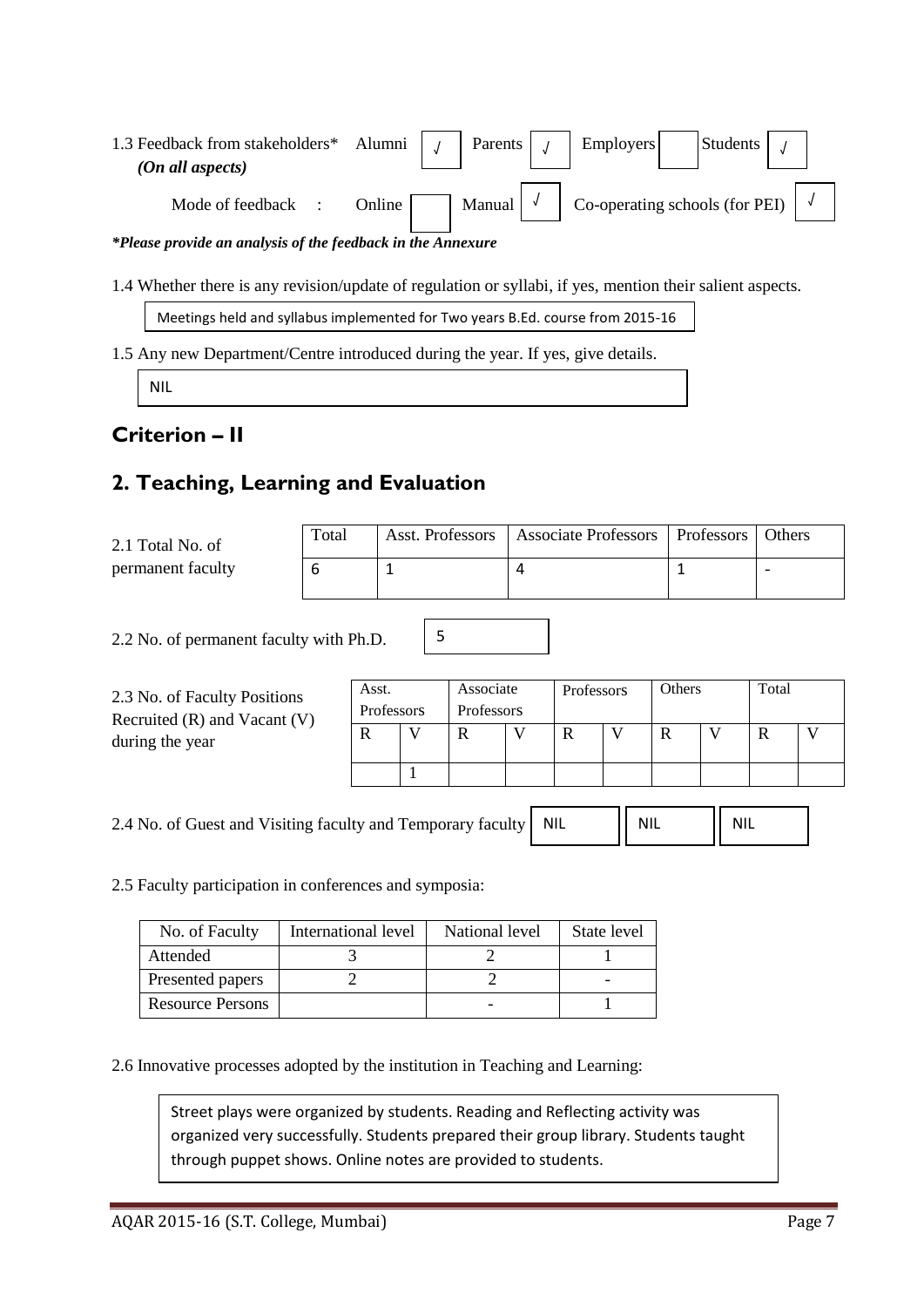- 2.7 Total No. of actual teaching days during this academic year 217
- 2.8 Examination/ Evaluation Reforms initiated by the Institution (for example: Open Book Examination, Bar Coding, Double Valuation, Photocopy, Online Multiple Choice Questions) Open Book Assignment
- 2.9 No. of faculty members involved in curriculum restructuring/revision/syllabus development as member of Board of Study/Faculty/Curriculum Development workshop 6 - -
- 2.10 Average percentage of attendance of students

| 94% |  |
|-----|--|
|     |  |

2.11 Course/Programme wise

distribution of pass percentage :

| Title of the<br>Programme | Total no. of<br>students | Division      |     |     |         |        |  |  |  |
|---------------------------|--------------------------|---------------|-----|-----|---------|--------|--|--|--|
|                           | appeared                 | Distinction % | I % | II% | $III$ % | Pass % |  |  |  |
| B.Ed.                     | 49                       |               | 31  | 08  | 04      | 90%    |  |  |  |
|                           |                          |               |     |     |         |        |  |  |  |
|                           |                          |               |     |     |         |        |  |  |  |

2.12 How does IQAC Contribute/Monitor/Evaluate the Teaching & Learning processes :

Regular meetings were held and implementation of new syllabus was monitored.

2.13 Initiatives undertaken towards faculty development

| <b>Faculty / Staff Development Programmes</b>  | Number of faculty<br>benefitted |
|------------------------------------------------|---------------------------------|
| Refresher courses                              |                                 |
| UGC – Faculty Improvement Programme            |                                 |
| <b>HRD</b> programmes                          |                                 |
| Orientation programmes                         | 14                              |
| Faculty exchange programme                     |                                 |
| Staff training conducted by the university     |                                 |
| Staff training conducted by other institutions |                                 |
| Summer / Winter schools, Workshops, etc.       |                                 |
| Others (Workshop for Balbharti Research)       |                                 |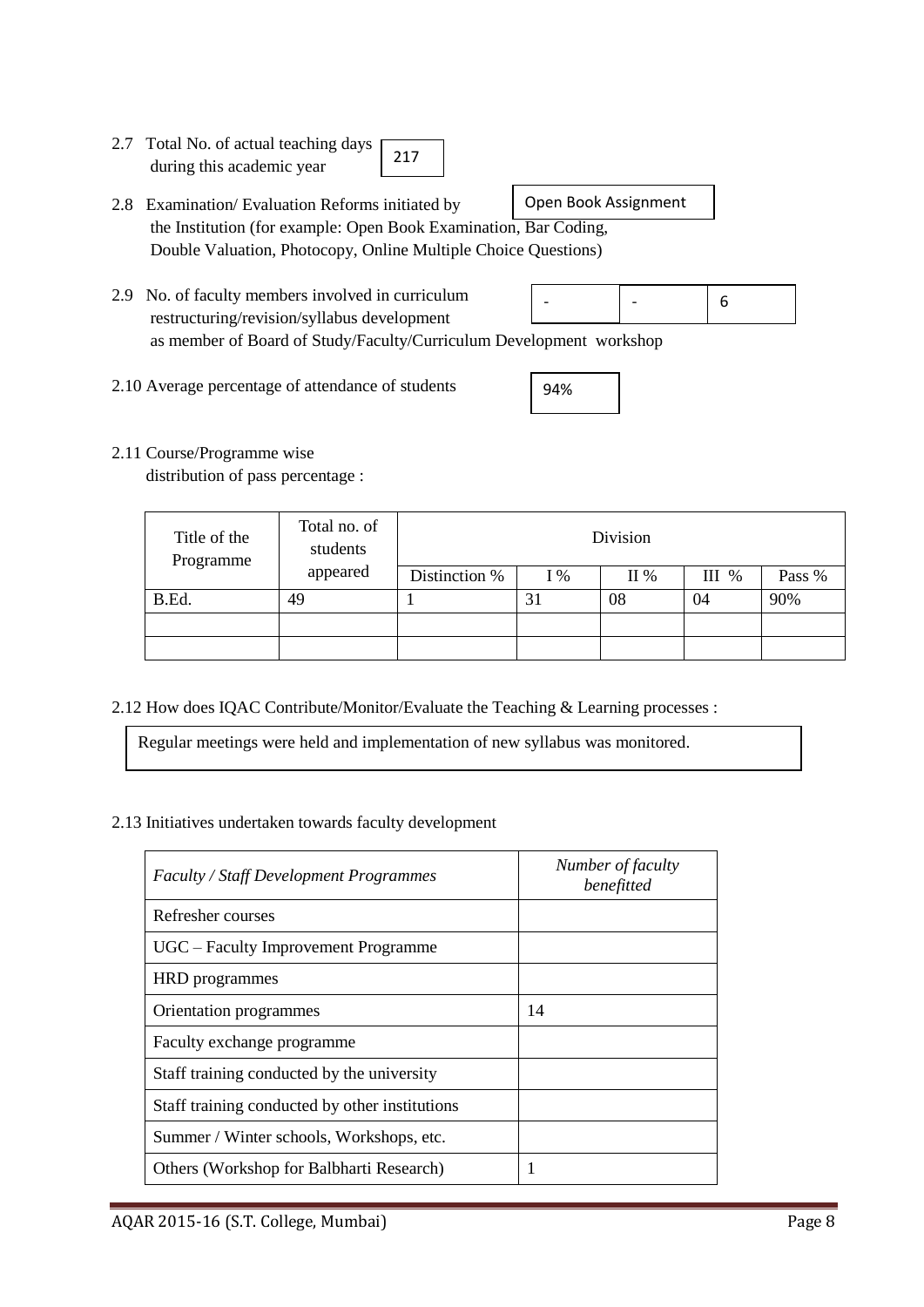### 2.14 Details of Administrative and Technical staff

| Category                    | Number of<br>Permanent<br>Employees | Number of<br>Vacant<br>Positions | Number of<br>permanent<br>positions filled<br>during the Year | Number of<br>positions filled<br>temporarily |
|-----------------------------|-------------------------------------|----------------------------------|---------------------------------------------------------------|----------------------------------------------|
| <b>Administrative Staff</b> |                                     |                                  | Nil                                                           |                                              |
| <b>Technical Staff</b>      |                                     |                                  |                                                               |                                              |

# **Criterion – III**

## **3. Research, Consultancy and Extension**

3.1 Initiatives of the IQAC in Sensitizing/Promoting Research Climate in the institution

Staff motivated to take up Major/Minor Research project. Three staff members have applied for UGC Minor research project. One of the staff is doing Maharashtra State Bureau of Textbook Production & Curriculum Research Balbharti's Research Project

### 3.2 Details regarding major projects NIL

|                     | Completed   | Ongoing | Sanctioned    | Submitted    |
|---------------------|-------------|---------|---------------|--------------|
| Number              | ----------- |         | ------------- | ------------ |
| Outlay in Rs. Lakhs |             |         |               |              |

### 3.3 Details regarding minor projects

|                     | Completed | <b>Ongoing</b>       | Sanctioned | Submitted |
|---------------------|-----------|----------------------|------------|-----------|
| Number              |           |                      |            |           |
| Outlay in Rs. Lakhs |           | R <sub>s</sub> 5,000 |            | 15 Lakhs  |

### 3.4 Details on research publications

|                          | International | <b>National</b> | Others |
|--------------------------|---------------|-----------------|--------|
| Peer Review Journals     |               |                 |        |
| Non-Peer Review Journals |               |                 |        |
| e-Journals               |               |                 |        |
| Conference proceedings   |               |                 |        |

### 3.5 Details on Impact factor of publications:

| kange | $\overline{\phantom{0}}$ | $\qquad \qquad \blacksquare$ | h-index | $\overline{\phantom{0}}$ | Nos. in SCOPUS |  |
|-------|--------------------------|------------------------------|---------|--------------------------|----------------|--|
|       |                          |                              |         |                          |                |  |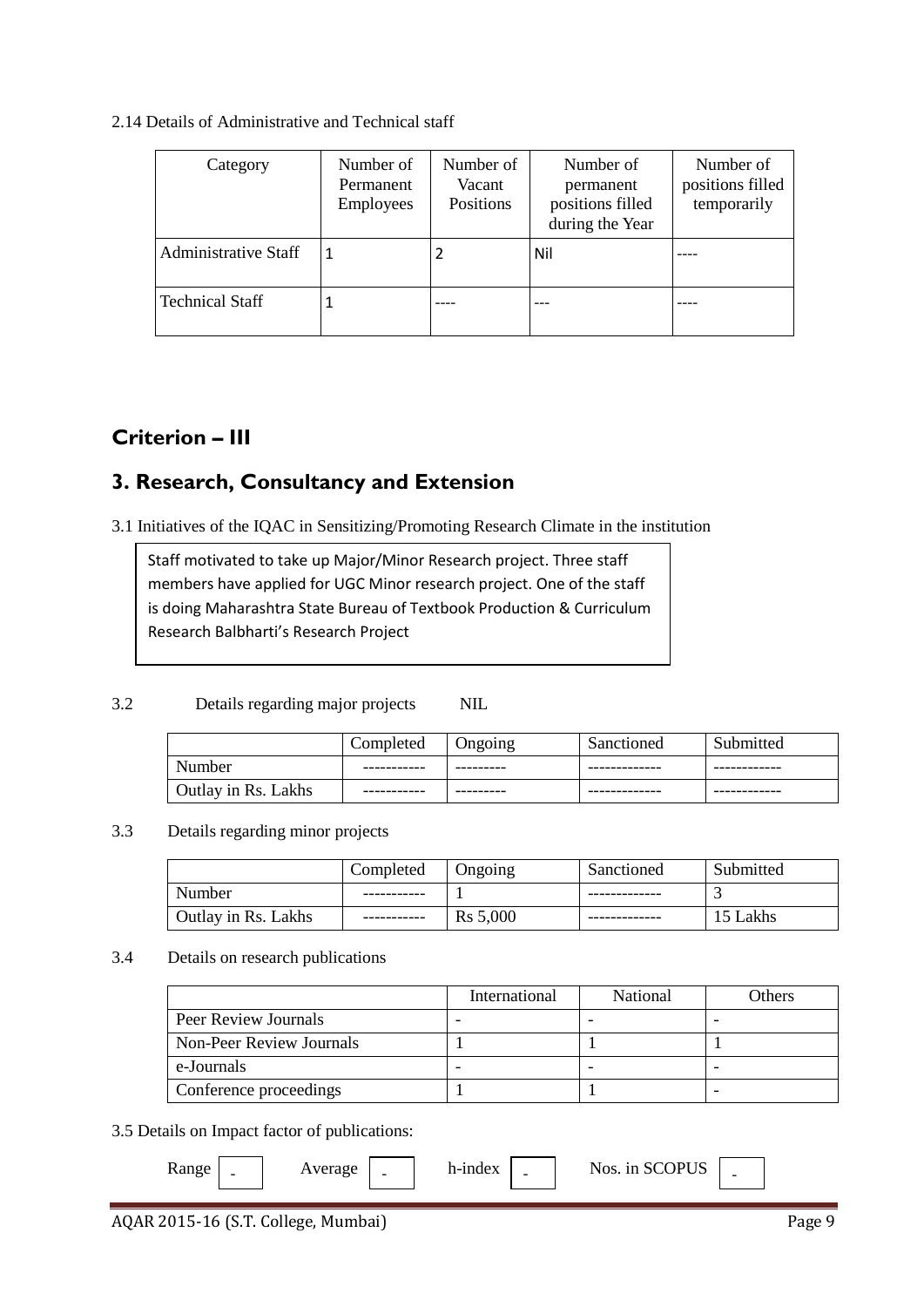3.6 Research funds sanctioned and received from various funding agencies, industry and other organisations

| Nature of the Project                                                   | Duration<br>Year | Name of the<br>funding Agency                                                                                    | Total grant<br>sanctioned | Received |
|-------------------------------------------------------------------------|------------------|------------------------------------------------------------------------------------------------------------------|---------------------------|----------|
| Major projects                                                          |                  |                                                                                                                  |                           |          |
| <b>Minor Projects</b>                                                   | 1                | Maharashtra<br>State Bureau of<br><b>Textbook</b><br>Production $&$<br>Curriculum<br>Research<br>Balbharti, Pune | 5000                      | 2000     |
| <b>Interdisciplinary Projects</b>                                       |                  |                                                                                                                  |                           |          |
| Industry sponsored                                                      |                  |                                                                                                                  |                           |          |
| Projects sponsored by the<br>University/College                         |                  |                                                                                                                  |                           |          |
| Students research projects<br>(other than compulsory by the University) |                  |                                                                                                                  |                           |          |
| Any other(Specify)                                                      |                  |                                                                                                                  |                           |          |
| Total                                                                   |                  |                                                                                                                  |                           |          |

| 3.7 No. of books published i) With ISBN No.                             |                        |               | <b>Chapters in Edited Books</b> |                        |                         |              |
|-------------------------------------------------------------------------|------------------------|---------------|---------------------------------|------------------------|-------------------------|--------------|
|                                                                         | ii) Without ISBN No.   |               |                                 |                        |                         |              |
| 3.8 No. of University Departments receiving funds from                  |                        |               |                                 |                        |                         |              |
| UGC-SAP                                                                 |                        | CAS           |                                 | <b>DST-FIST</b>        |                         |              |
| <b>DPE</b>                                                              |                        |               |                                 |                        | <b>DBT</b> Scheme/funds |              |
| 3.9 For colleges<br>Autonomy                                            |                        | <b>CPE</b>    |                                 | <b>DBT</b> Star Scheme |                         |              |
| <b>INSPIRE</b>                                                          |                        | CE            |                                 |                        | Any Other (specify)     |              |
| 3.10 Revenue generated through consultancy                              |                        |               |                                 |                        |                         |              |
| 3.11 No. of conferences                                                 | Level                  | International | National                        | <b>State</b>           | University              | College      |
|                                                                         | Number                 |               |                                 |                        |                         |              |
| Organized by the<br>Institution                                         | Sponsoring<br>agencies |               |                                 |                        |                         |              |
| 3.12 No. of faculty served as experts, chairpersons or resource persons |                        |               |                                 |                        |                         |              |
| 3.13 No. of collaborations                                              | International          |               | National                        | $\mathbf{1}$           | Any other               | $\mathbf{1}$ |
| 3.14 No. of linkages created during this year                           |                        | $\mathbf{1}$  |                                 |                        |                         |              |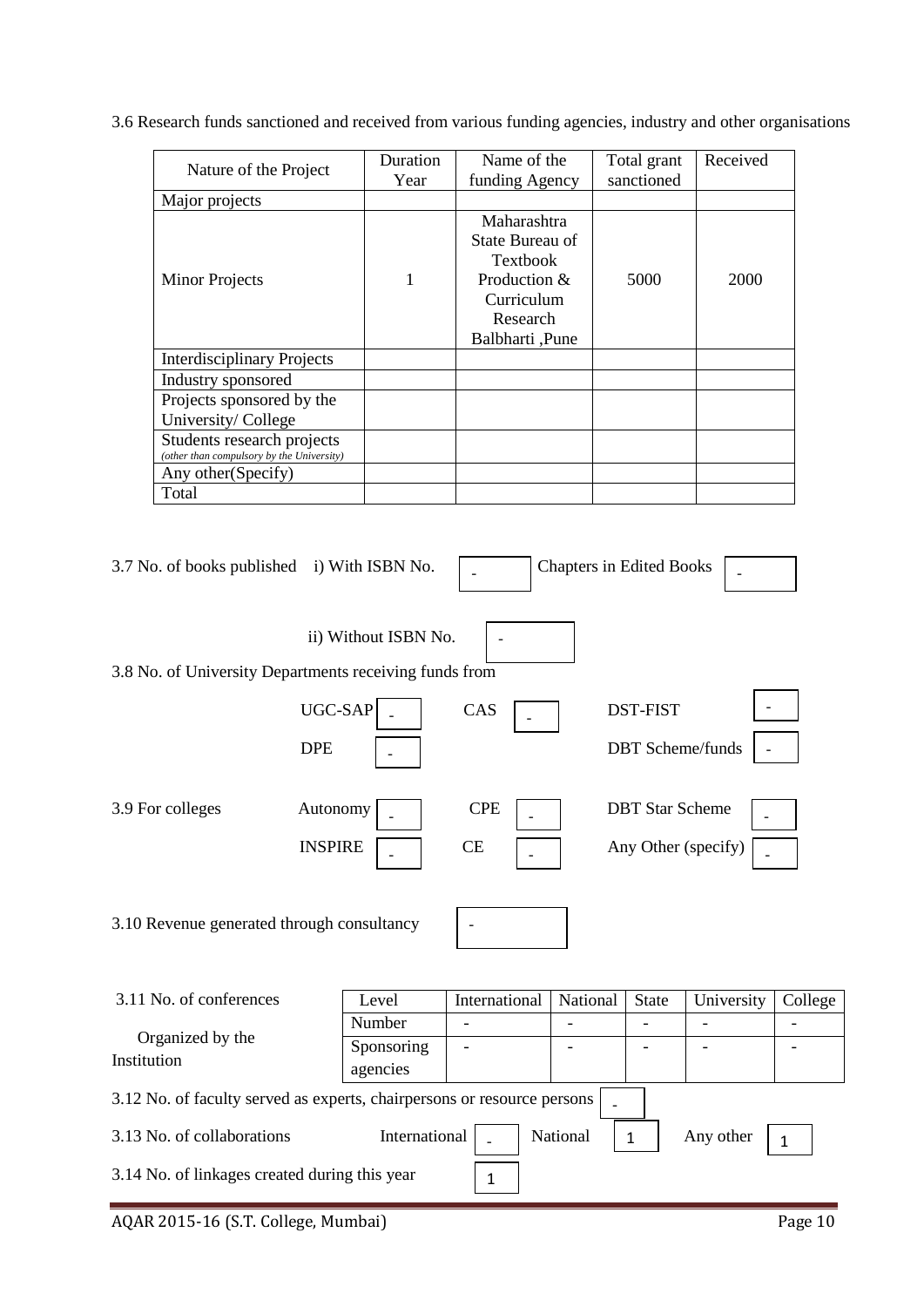3.15 Total budget for research for current year in lakhs:

| From funding agency | Rs. 5000 | From Management of University/College |  |
|---------------------|----------|---------------------------------------|--|
| $_{\rm Total}$      | Rs. 5000 |                                       |  |

3.16 No. of patents received this year

| Type of Patent |         | Number |
|----------------|---------|--------|
| National       | Applied |        |
|                | Granted |        |
| International  | Applied | Nil    |
|                | Granted |        |
| Commercialised | Applied |        |
|                | Granted |        |

3.17 No. of research awards/ recognitions received by faculty and research fellows Of the institute in the year

|  | Total   International   National   State   University   Dist.   College |  |  |  |  |  |  |
|--|-------------------------------------------------------------------------|--|--|--|--|--|--|
|  |                                                                         |  |  |  |  |  |  |

| 3.18 No. of faculty from the Institution<br>Who are Ph. D. Guides<br>and students registered under them |  |
|---------------------------------------------------------------------------------------------------------|--|
| 3.19 No. of Ph.D. awarded by faculty from the Institution                                               |  |

3.20 No. of Research scholars receiving the Fellowships (Newly enrolled + existing ones)

| $\overline{\phantom{0}}$<br>. м<br>$\overline{\phantom{0}}$<br>JIV | 8 R F<br>nn<br>$\overline{\phantom{0}}$ | 11<br>Project<br><b>OWS</b><br>$H$ Ali.<br>$\overline{\phantom{0}}$ | other<br>.nv<br>.<br>. |  |
|--------------------------------------------------------------------|-----------------------------------------|---------------------------------------------------------------------|------------------------|--|
|--------------------------------------------------------------------|-----------------------------------------|---------------------------------------------------------------------|------------------------|--|

3.21 No. of students Participated in NSS events: Nil

|                                                      | University level |                          | State level         |  |
|------------------------------------------------------|------------------|--------------------------|---------------------|--|
|                                                      | National level   |                          | International level |  |
| 3.22 No. of students participated in NCC events: Nil |                  |                          |                     |  |
|                                                      |                  |                          |                     |  |
|                                                      | University level |                          | State level         |  |
|                                                      | National level   | $\overline{\phantom{a}}$ | International level |  |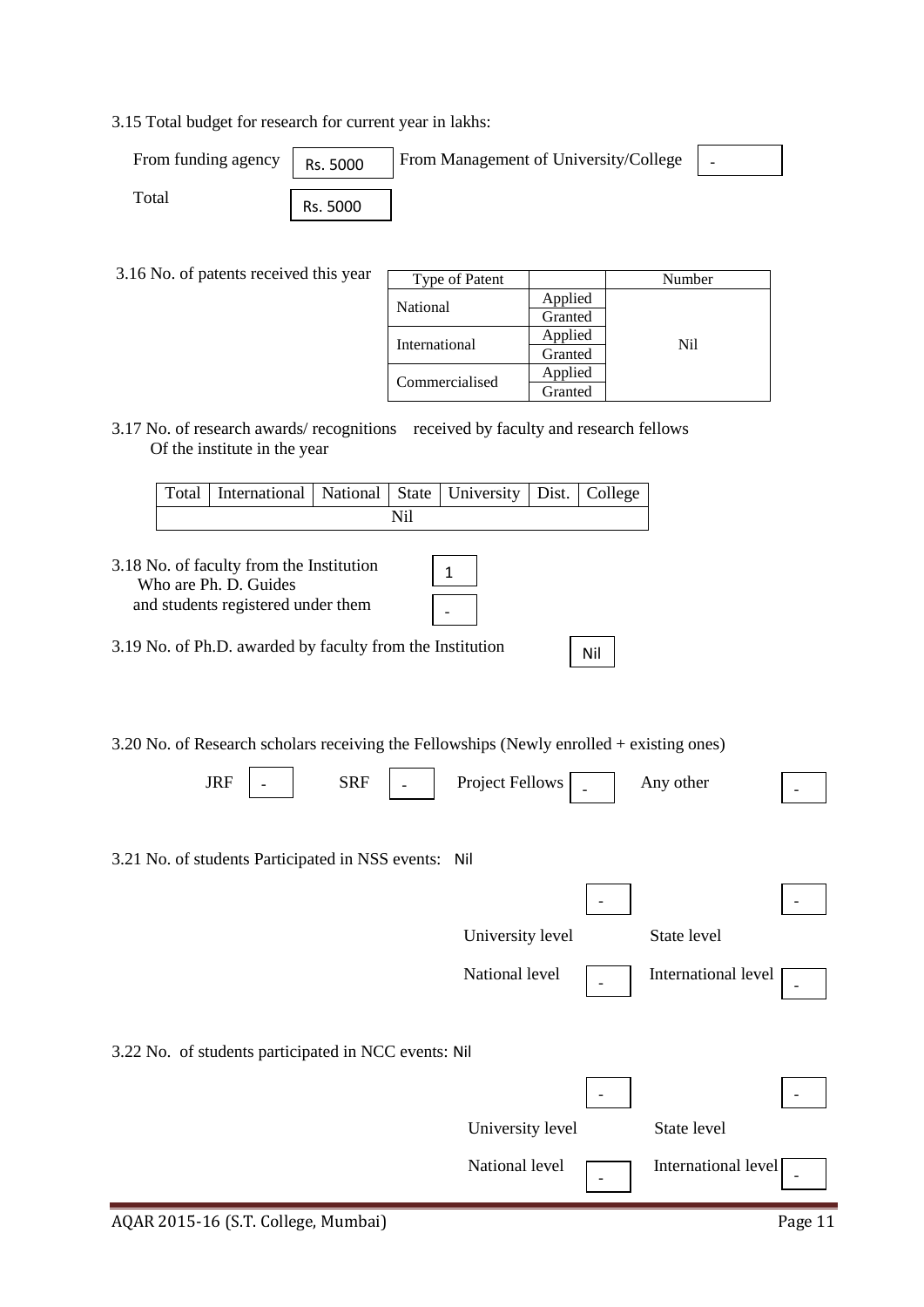3.23 No. of Awards won in NSS: Nil

|                                                                                                      | University level   |                          | State level         |  |
|------------------------------------------------------------------------------------------------------|--------------------|--------------------------|---------------------|--|
|                                                                                                      | National level     | $\overline{\phantom{a}}$ | International level |  |
| 3.24 No. of Awards won in NCC:                                                                       |                    |                          |                     |  |
|                                                                                                      | University level   |                          | State level         |  |
|                                                                                                      | National level     |                          | International level |  |
| 3.25 No. of Extension activities organized                                                           |                    |                          |                     |  |
| University forum                                                                                     | College forum<br>8 |                          |                     |  |
| <b>NCC</b>                                                                                           | <b>NSS</b>         |                          | Any other           |  |
| 3.26 Major Activities during the year in the sphere of extension activities and Institutional Social |                    |                          |                     |  |

Responsibility

Survey of Women Status

Survey of families from Village

Participation in University level UDAAN Festival of University Extension and got 3<sup>rd</sup> prize

# **Criterion – IV 4. Infrastructure and Learning Resources**

| Facilities                                                                              | Existing                                             | Newly created                                                                                | Source of<br>Fund   | Total |
|-----------------------------------------------------------------------------------------|------------------------------------------------------|----------------------------------------------------------------------------------------------|---------------------|-------|
| Campus area                                                                             | 20954 sq. ft .along<br>with lobbies $\&$<br>Varandas | Some unusable<br>construction area<br>renovated in the<br>$15-16$ . Now it is<br>functional. | D.P.D.C.,<br>Mumbai |       |
| Class rooms                                                                             | 03                                                   |                                                                                              |                     |       |
| Laboratories                                                                            | 02                                                   |                                                                                              |                     |       |
| <b>Seminar Halls</b>                                                                    | 01                                                   |                                                                                              |                     |       |
| No. of important equipment<br>purchased $( \geq 1$ -0 lakh) during<br>the current year. |                                                      |                                                                                              |                     |       |
| Value of the equipment<br>purchased during the year (Rs.<br>in Lakhs)                   |                                                      |                                                                                              |                     |       |
| Others                                                                                  |                                                      |                                                                                              |                     |       |

4.1 Details of increase in infrastructure facilities: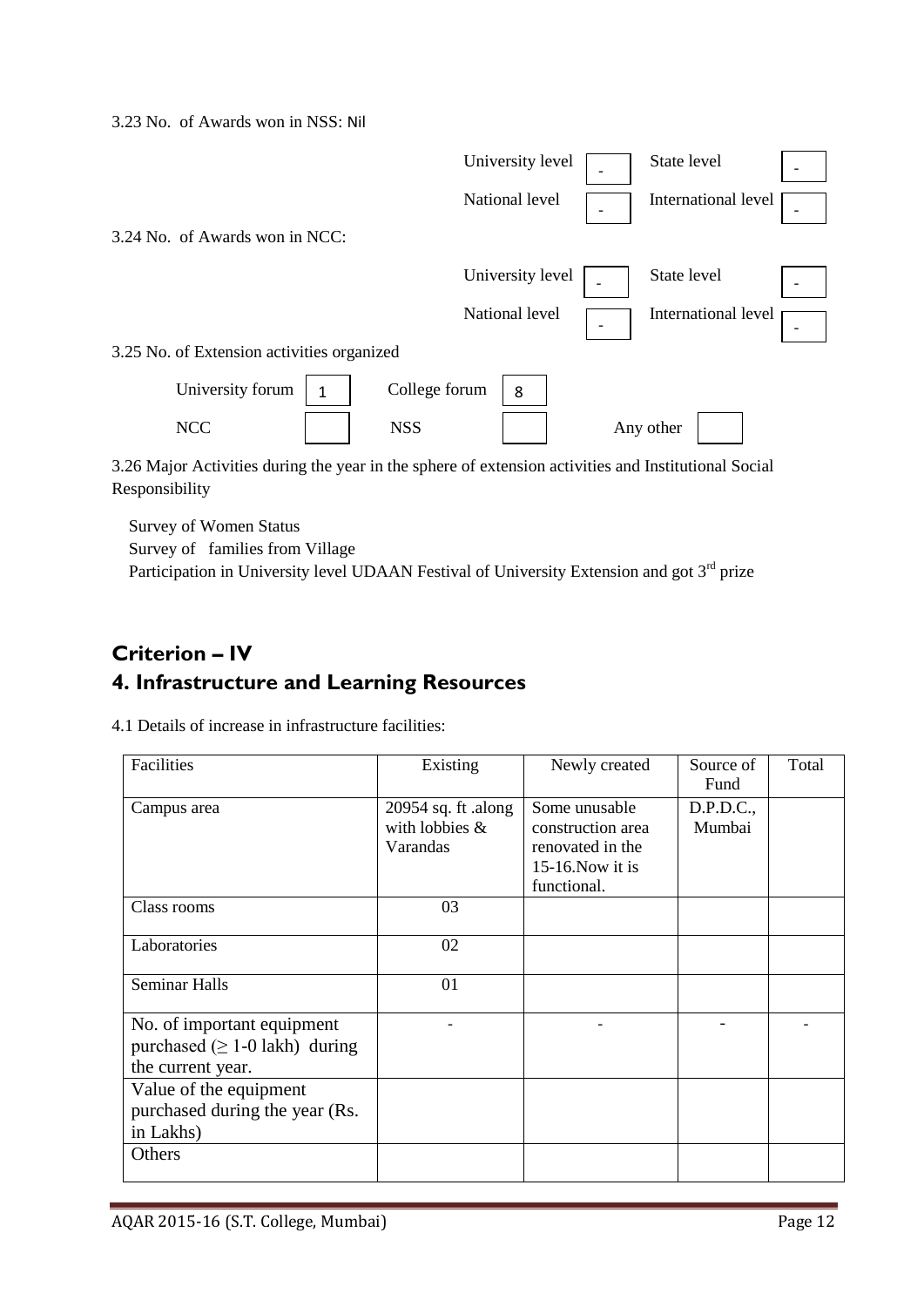### 4.2 Computerization of administration and library

Administration and library are fully computerized.

Online admission process, e-vetan by sevarth etc. in administration.

Library has soul software. Library is partially digitalized.

4.3 Library services:

|                        | Existing |          | Newly added    |            | Total          |        |
|------------------------|----------|----------|----------------|------------|----------------|--------|
|                        | No.      | Value    | No.            | Value      | No.            | Value  |
| <b>Text Books</b>      | 3850     | 69465    |                |            | 3850           | 69465  |
| <b>Reference Books</b> | 36413    | 585627   | 17             | 3180       | 36430          | 588807 |
| e-Books                | 85000    | 11000    |                |            | 85000          | 11000  |
| Journals/Newspapers    | 9        | 6850     | $\overline{4}$ | 14735      | 13             | 21585  |
| e-Journals             | 3000     | 5000     |                |            | 3000           | 5000   |
| Digital Database       | 1(SOUL)  | 32000    |                |            |                | 32000  |
| CD & Video             | 438      | Prepared |                |            | 438            |        |
|                        |          | by       |                |            |                |        |
|                        |          | students |                |            |                |        |
| Others (specify)       | 3        | 6550     |                | 14918      | $\overline{4}$ | 21468  |
|                        |          |          |                | (Lib.      |                |        |
|                        |          |          |                | Broadband) |                |        |

4.4 Technology up gradation (overall)

|          | Total<br>Computers | Computer<br>Labs | Internet | <b>Browsing</b><br>Centres | Computer<br>Centres | Office | Depart-<br>ments | Others      |
|----------|--------------------|------------------|----------|----------------------------|---------------------|--------|------------------|-------------|
| Existing | 36                 | ◠<br>∠           |          | $\sigma$                   |                     | ۰      |                  | <b>CCTV</b> |
| Added    |                    |                  |          |                            |                     |        |                  | 1printer    |
| Total    | 37                 | ി<br>↵           | ി<br>∠   | 8                          |                     |        |                  |             |

4.5 Computer, Internet access, training to teachers and students and any other programme for technology upgradation (Networking, e-Governance etc.)

2 Broad Brand connections, one wireless connection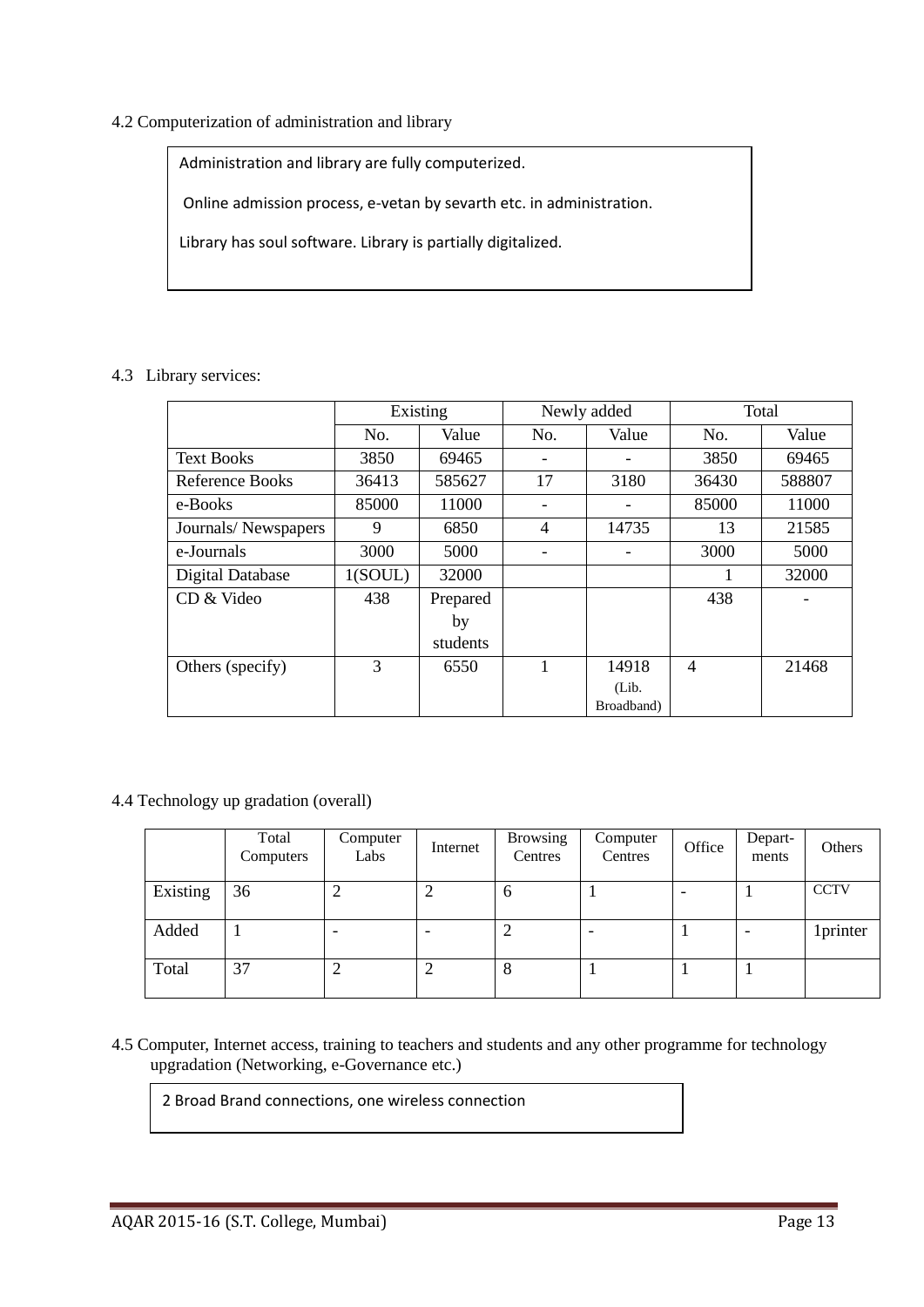4.6 Amount spent on maintenance in lakhs :

| $\ddot{i}$<br><b>ICT</b>                 | 0.14           |
|------------------------------------------|----------------|
| ii) Campus Infrastructure and facilities | 50.83          |
| iii) Equipment                           | 0.11           |
| iv) Others                               | 0.05 computers |
|                                          | 0.17 Labs      |
|                                          |                |

**Total :** 

# **Criterion – V 5. Student Support and Progression**

5.1 Contribution of IQAC in enhancing awareness about Student Support Services

IQAC organized special camp for filling in GOI scholarship forms.

51.30

Special camp for filling in minority scholarship forms

Special event for Earn and Learn.

5.2 Efforts made by the institution for tracking the progression

Theory Course wise Class tests, Essays, and Tutorial. Display of grades and guidance to the students. Practice exam with feedback given.

Micro Teaching cycle of Teach-Reteach is followed by feedback.

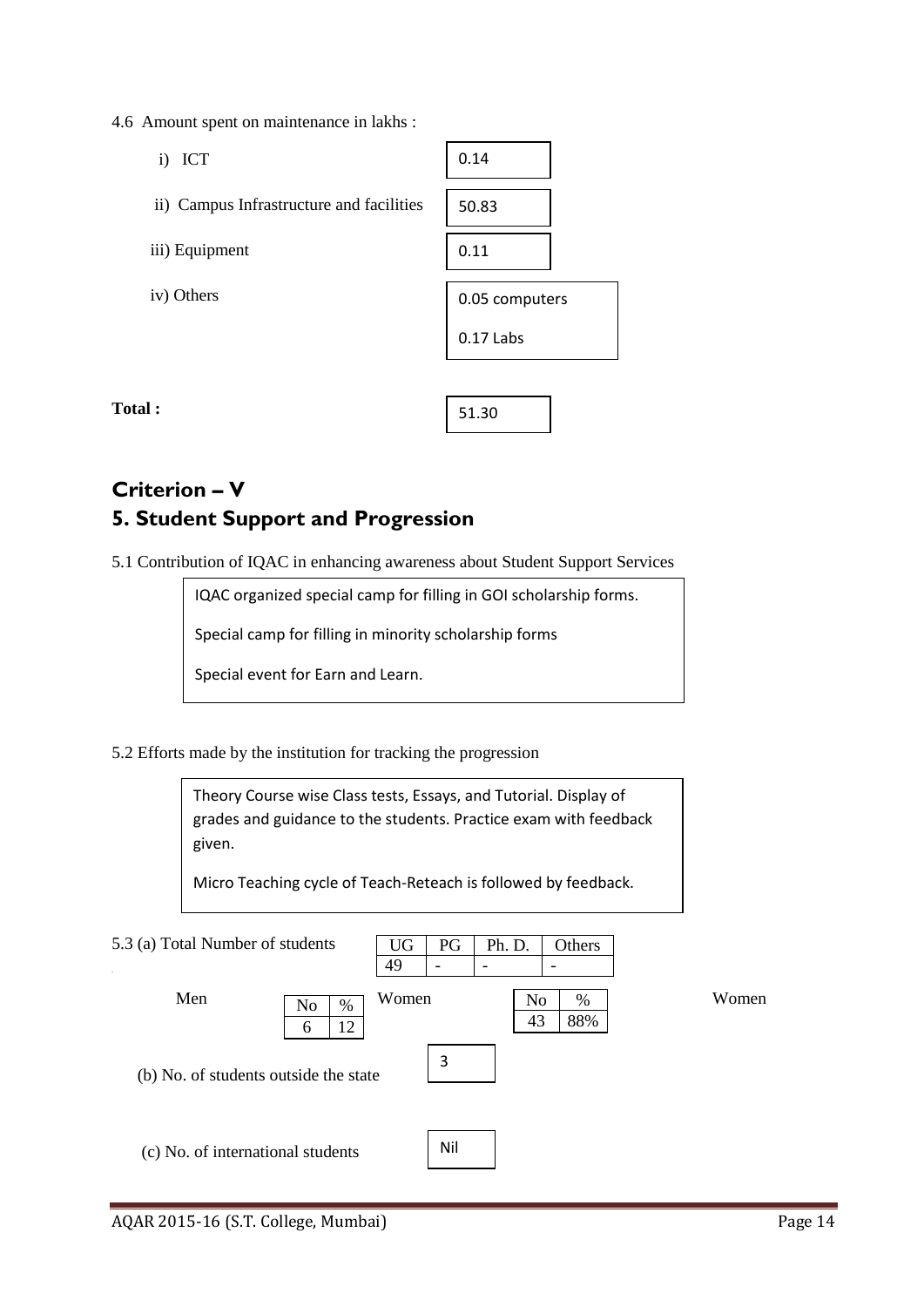Category wise no. of students:

| Last Year |     |                             |     |                          |       |    | This Year |   |                   |                                                    |       |
|-----------|-----|-----------------------------|-----|--------------------------|-------|----|-----------|---|-------------------|----------------------------------------------------|-------|
| General   | SC. | $\overline{\phantom{a}}$ ST | OBC | Physically<br>Challenged | Total |    |           |   | /DT/<br><b>NT</b> | General   SC   ST   OBC   Physically<br>Challenged | Total |
| 73        |     | 8                           | 11  |                          | 100   | 30 | 6         | 5 | 8                 | ۰                                                  | 49    |

Demand ratio Dropout % 2%

5.4 Details of student support mechanism for coaching for competitive examinations (If any)

•Advertisement displayed on notice board. Announced in the class.

No. of students beneficiaries

03

5.5 No. of students qualified in these examinations

| NET          | $\mathbf{L}$ ET | GATE | CAT    |  |
|--------------|-----------------|------|--------|--|
| IAS/IPS etc. | State PSC       | UPSC | Others |  |

5.6 Details of student counselling and career guidance



No. of students benefitted

48

5.7 Details of campus placement

|                                       | <b>Off Campus</b>                  |                                     |                           |
|---------------------------------------|------------------------------------|-------------------------------------|---------------------------|
| Number of<br>Organizations<br>Visited | Number of Students<br>Participated | Number of<br><b>Students Placed</b> | Number of Students Placed |
|                                       |                                    |                                     |                           |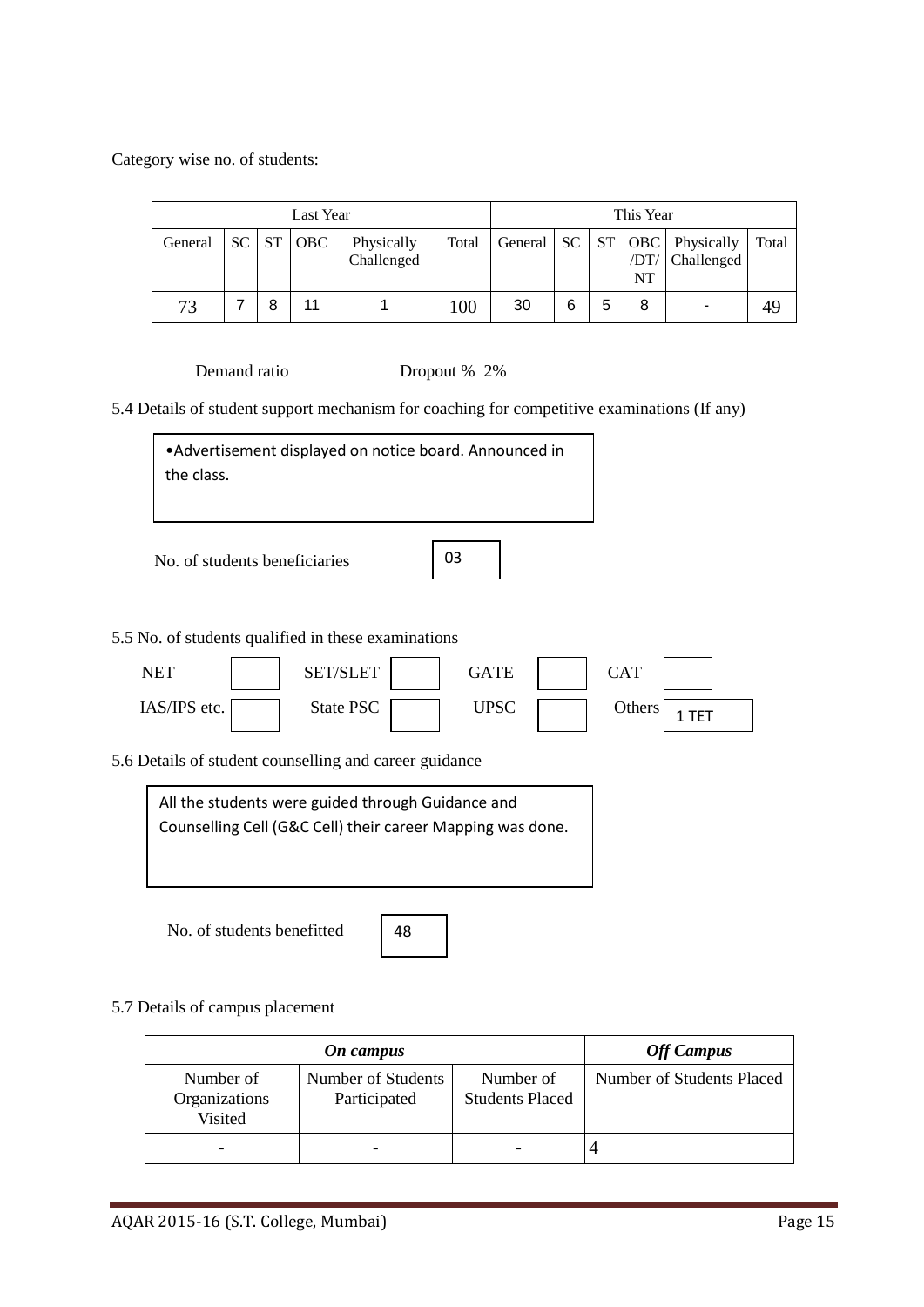- 5.8 Details of gender sensitization programmes
	- Survey undertaken by students under Extension Department.
	- Active Women's cell

### 5.9 Students Activities

5.9.1 No. of students participated in Sports, Games and other events

| National level<br>State/ University level                                          |                       | International level |  |
|------------------------------------------------------------------------------------|-----------------------|---------------------|--|
| No. of students participated in cultural events                                    |                       |                     |  |
| National level<br>State/ University level<br>20                                    |                       | International level |  |
| 5.9.2<br>No. of medals /awards won by students in Sports, Games and other events   |                       |                     |  |
| Sports: State/University level<br>National level                                   |                       | International level |  |
| National level<br>1<br>Cultural: State/ University level                           |                       | International level |  |
| 5.10 Scholarships and Financial Support                                            |                       |                     |  |
|                                                                                    | Number of<br>students | Amount              |  |
| Financial support from institution                                                 |                       |                     |  |
| Financial support from government(2015-16)                                         | 44                    | Rs 8, 17, 891/-     |  |
| Financial support from other sources                                               |                       |                     |  |
| Number<br>received<br>of<br>students<br>who<br>International/National recognitions |                       |                     |  |
| 5.11<br>Student organised / initiatives                                            |                       |                     |  |
| National level<br>: State/ University level<br>Fairs<br>$\mathbf{1}$               |                       | International level |  |
| National level<br>Exhibition: State/ University level<br>$\mathbf{1}$              |                       | International level |  |
| No. of social initiatives undertaken by the students<br>5.12                       | 3                     |                     |  |
| 5.13 Major grievances of students (if any) redressed: ___NIL                       |                       |                     |  |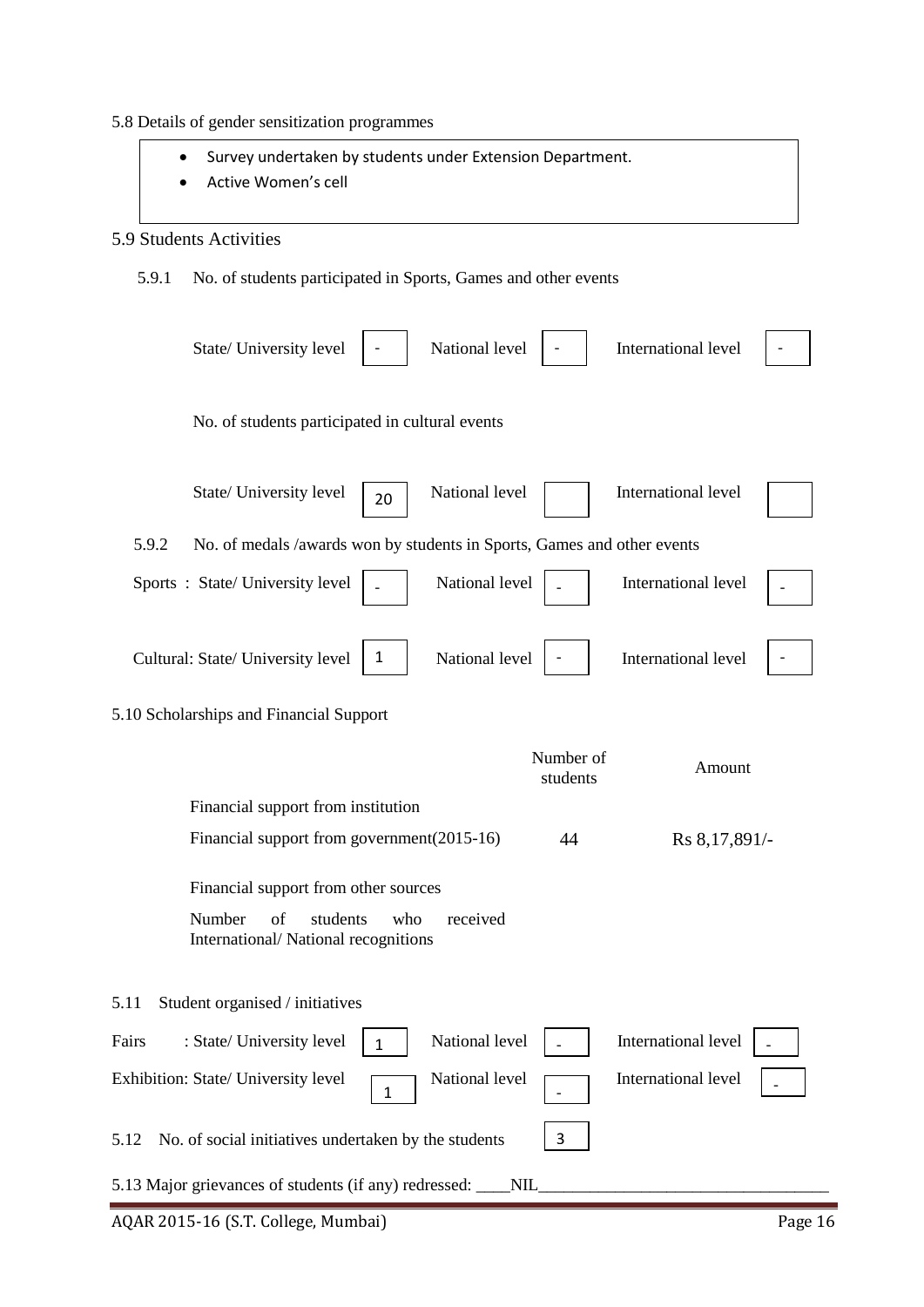# **Criterion – VI :**

## **6. Governance, Leadership and Management**

### 6.1 State the Vision and Mission of the institution

**Mission:**-Excellence through Training (To achieve excellence through all sorts of professional lustrous learning and training of teachers, is the Mission of the college.)

**Vision:**-Our vision is to prepare such type of excellent teacher through excellent training so that all teaching community will identify our product and will brand it as an STCIANS teacher.

6.2 Does the Institution have a management Information System :

Ours is a State Govt run college. Director of Higher Education under the Hr. & Technical Edn institution has developed management Information System for all Government colleges. College has its own updated website.

6.3 Quality improvement strategies adopted by the institution for each of the following:

6.3.1 Curriculum Development

All professors Participated in orientation of new B.Ed. revised syllabus which were organized by BOS (Education) University of Mumbai.

### 6.3.2 Teaching and Learning

Teaching through smart board and LCD projector. Various methods of teaching /techniques such as concept map, co-operative learning, and creative lessons were used. Notes are circulated amongst B.Ed. pupil teachers through e-mails.

6.3.3 Examination and Evaluation

Credit based semester and grading system is adopted by Parent University & it is followed properly by the college. Each practical aspect is carried out effectively.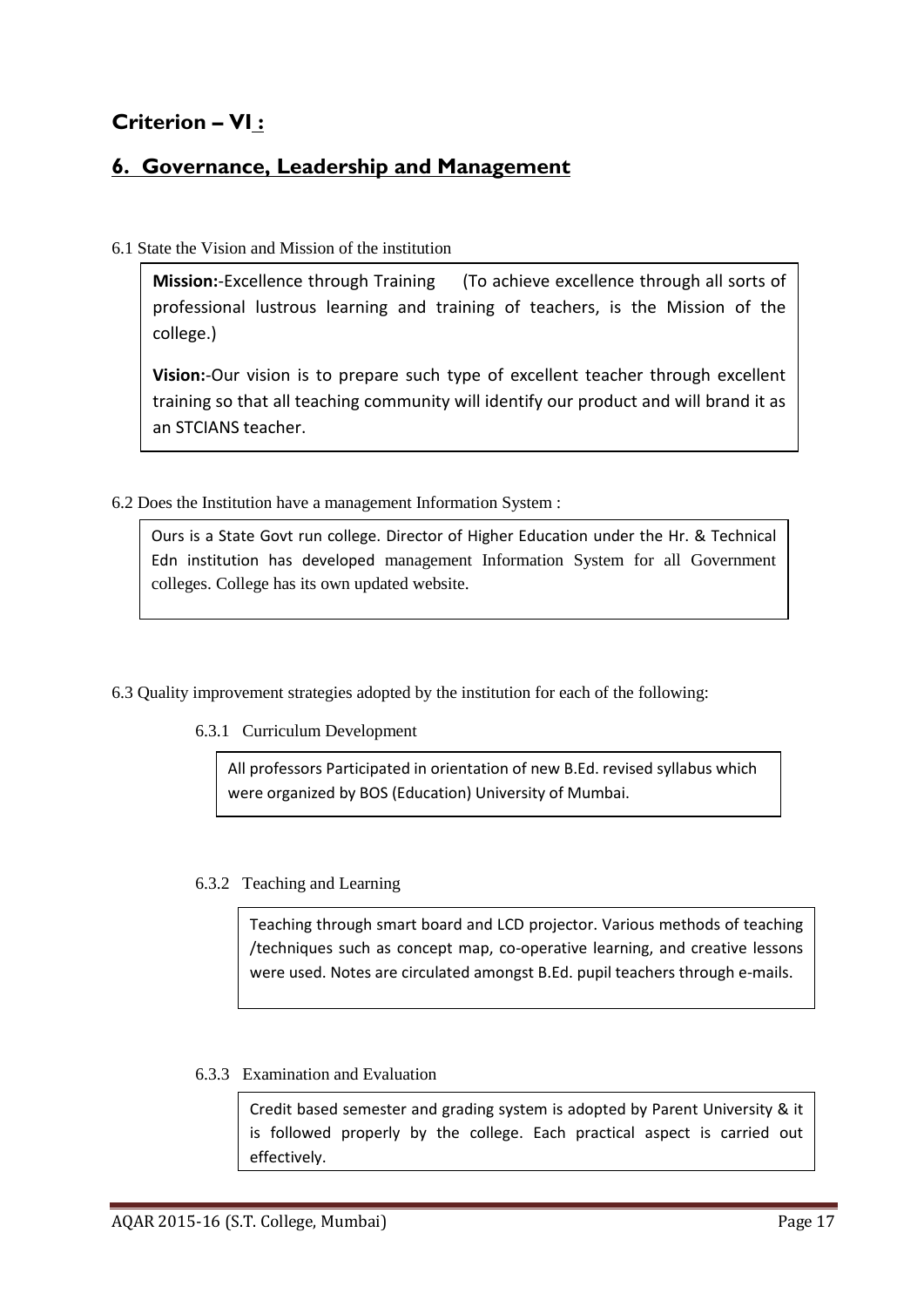### 6.3.4 Research and Development

1) Organized Research methodology workshop. 2) Organized various workshops regarding novel ideas related to EPC & all others related practicum. 3) Active Research Cell. 4) Three staff members have applied for minor research project of UGC. 5) One faculty member is doing Balbhrati research project with financial assistance of Rs. 5000/- & it is in progress.

### 6.3.5 Library, ICT and physical infrastructure / instrumentation

SOUL software is in use in the Library. Books were purchased. Science, Psychology and ICT Laboratories were upgraded.

#### 6.3.6 Human Resource Management

Human resources are managed very well. Talent and ability of every employee is identified and given chance to work. Teaching Staff is assigned duties for various committees of Joint Director, Higher Education Mumbai Region. Principal & staff members worked as a referee for Ph.D. & M. Ed examination.

6.3.7 Faculty and Staff recruitment

Being Government College; Faculty and staff recruitment is done as per Government norms. No addition made this year. Principal Dr.S.R. Patil has transferred to another destination & in place of that Dr. P.M. Mohitkar joined this college as a Principal.

6.3.8 Industry Interaction / Collaboration

Collaboration with ANTI DOWRY MOVEMENT an NGO and MSCERT.

School interaction is enhanced in the reported year. Lectures were arranged with local NGO on value education & women hygiene.

#### 6.3.9 Admission of Students

Online Centralized CET based admission process as per the State Govt.rules. Admissions are done on the basis of CET & academic scores ( 50-50 % basis) Reservation policy strictly followed. In the current year Govt. of Maharashtra has notified the rules on 11 March 2016 to regulate the admission to the first year B.Ed. program through State common Entrance test cell from the year 2016-17.

6.4 Welfare schemes

For

Teaching Pension, Gratuity, GPF, Group Insurance, Home loans Non-teaching Pension Gratuity, GPF, Group Insurance Students Group Insurance, GOI Scholarships for B.C. Students, Free ship, Minority scholarship, EBC, Ear n and Lear n scheme for students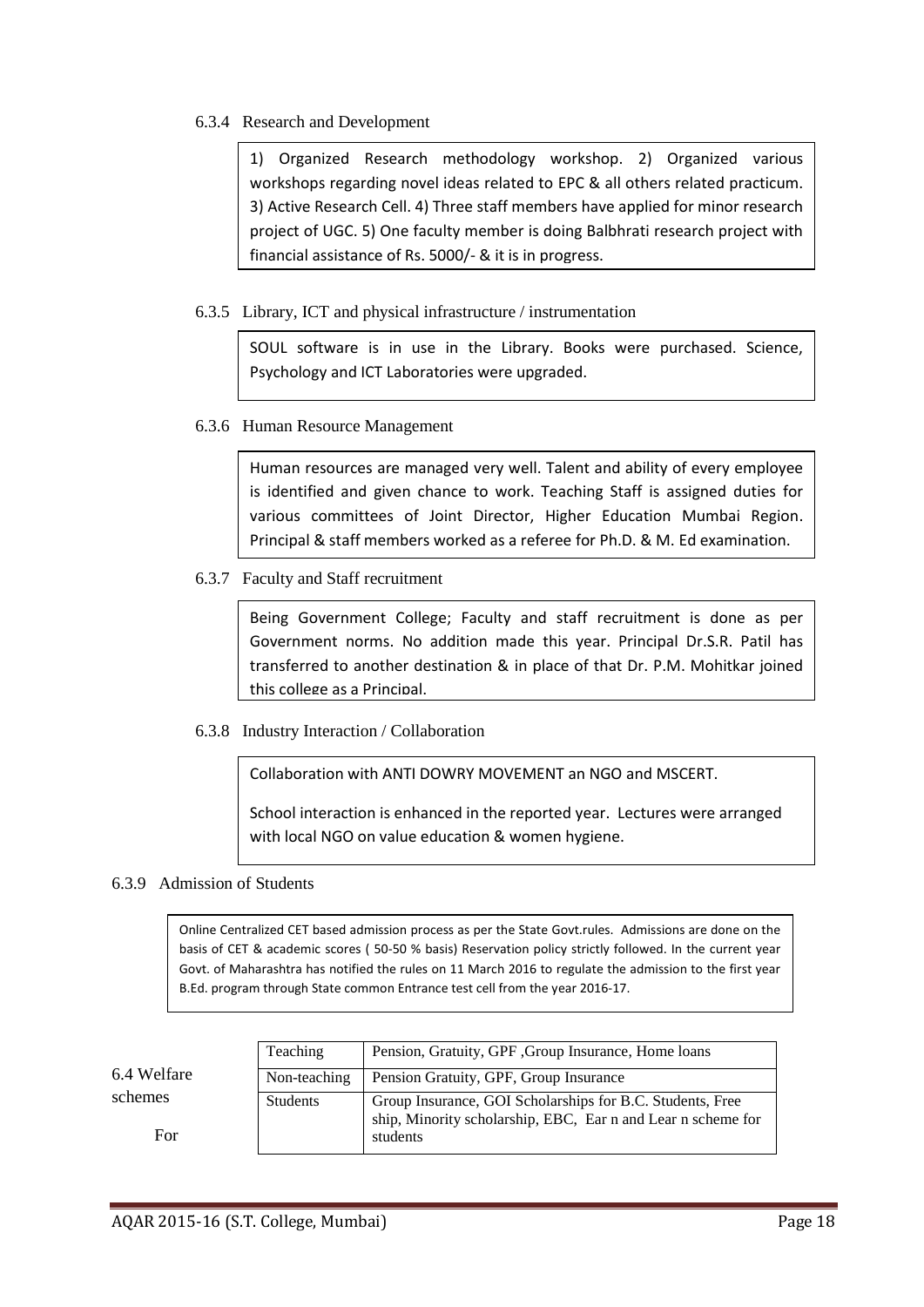6.5 Total corpus fund generated 6.6 Whether annual financial audit has been done Yes  $\begin{vmatrix} 0 & \sqrt{1} \\ 0 & \sqrt{1} \\ 0 & \sqrt{1} \end{vmatrix}$  No NIL √

(Internal audit has been done. Reconciliation has been completed.)

6.7 Whether Academic and Administrative Audit (AAA) have been done?

| Audit Type     | External |        |                                                              | Internal                                                                                  |  |  |
|----------------|----------|--------|--------------------------------------------------------------|-------------------------------------------------------------------------------------------|--|--|
|                | Yes/No   | Agency | Yes/No                                                       | Authority                                                                                 |  |  |
| Academic       |          |        | Yes                                                          | Director and<br>Joint Director of Higher<br>Education (Review taken in<br>annual Meeting) |  |  |
| Administrative |          |        | Director and<br>YES<br>Joint Director of Higher<br>Education |                                                                                           |  |  |

6.8 Does the University/ Autonomous College declare results within 30 days?

| For UG Programmes | Yes $\vert \sqrt{ } \vert$ No |  |
|-------------------|-------------------------------|--|
| For PG Programmes | $Yes \mid \square$ No         |  |

| Yes | No |  |
|-----|----|--|
| Yes | No |  |

6.9 What efforts are made by the University/ Autonomous College for Examination Reforms?

College conducts Univ. exam. Online paper delivery system is in practice.

6.10 What efforts are made by the University to promote autonomy in the affiliated/constituent colleges?

 The college has proposed for inclusion in Cluster University under RUSA Scheme for which the institution has signed MOU along with other three colleges which are run by the State Government of Maharashtra.

6.11 Activities and support from the Alumni Association

Alumni met with the NAAC peer team & represented the college. Overall effect of it is the college getting highest Grade in NAAC accreditation. (2 nd cycle.)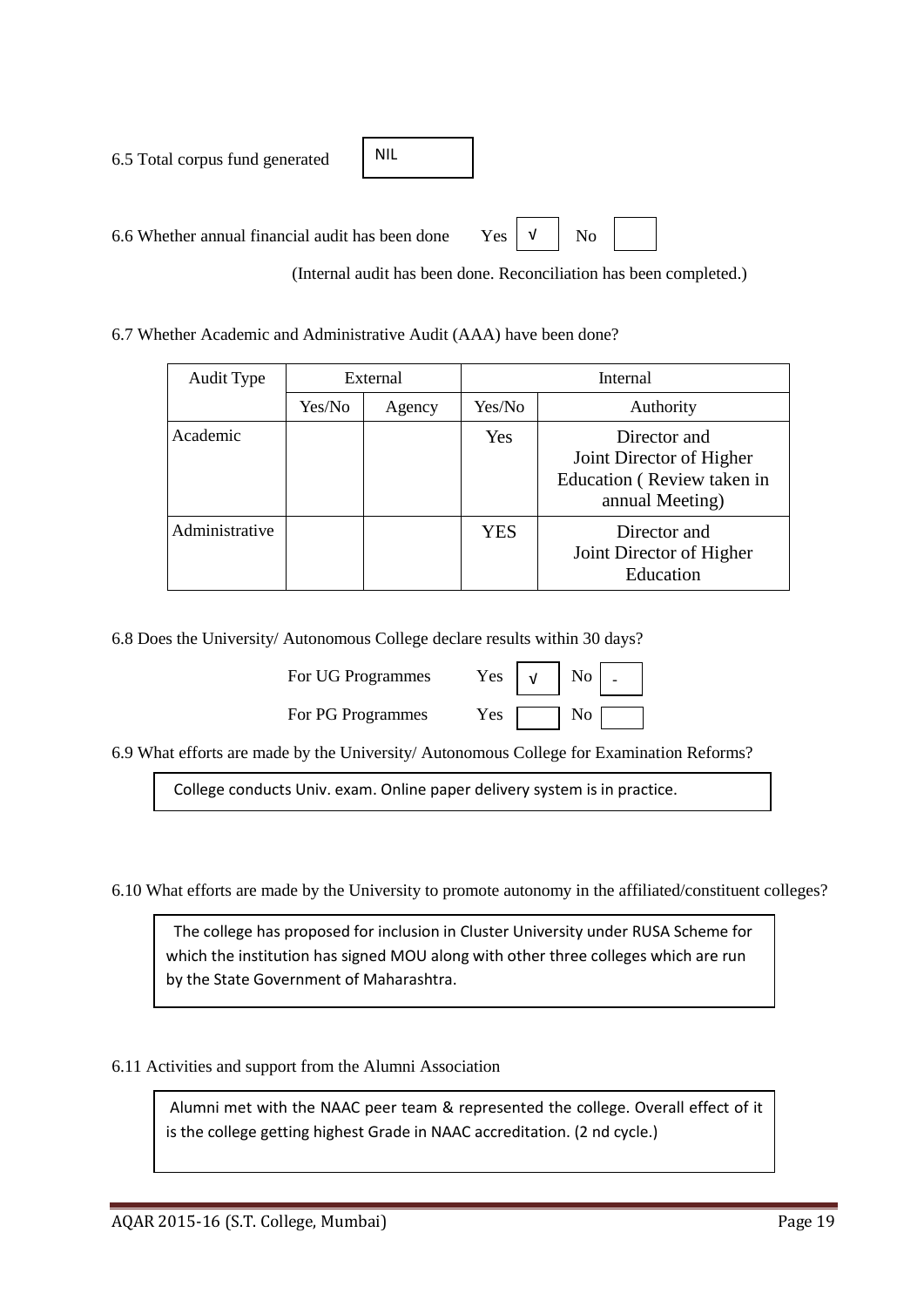6.12 Activities and support from the Parent – Teacher Association

Parents helped in organizing WDC programmes. A programme on Women Health and Hygiene was organized with the help of alumni's Doctor Parent.

6.13 Development programmes for support staff

Uniform Grant, Stitching Grant

6.14 Initiatives taken by the institution to make the campus eco-friendly

1) Plastic free zone. 2) Terrace Garden 3) Medicinal plants & flowering plants.

## **Criterion – VII**

### **7. Innovations and Best Practices**

7.1 Innovations introduced during this academic year which have created a positive impact on the functioning of the institution. Give details.

Use of ICT: Created following positive impact

1)Students shared notes on WhatsApp and through emails. 2)Cooperation among students increased.2) Students gained Confidence.3)Many students learnt to make ppt and took lessons in schools.(40% students took such lessons)

Formation of Counselling Cell: Created following positive impact

1)Students were eager to know about various possible opportunities in their career.

2)First time they thought about their strengths and weaknesses and felt need for guidance about it.

3) Students opened up with their personal, vocational, emotional, problems during counselling and took guidance.

Two practical subjects EPC I and II created remarkable changes in students.

EPC I reading and reflecting texts widened students Reading competency.

EPC II Art and Drama in Education developed creativity among students. They also came to know their talents.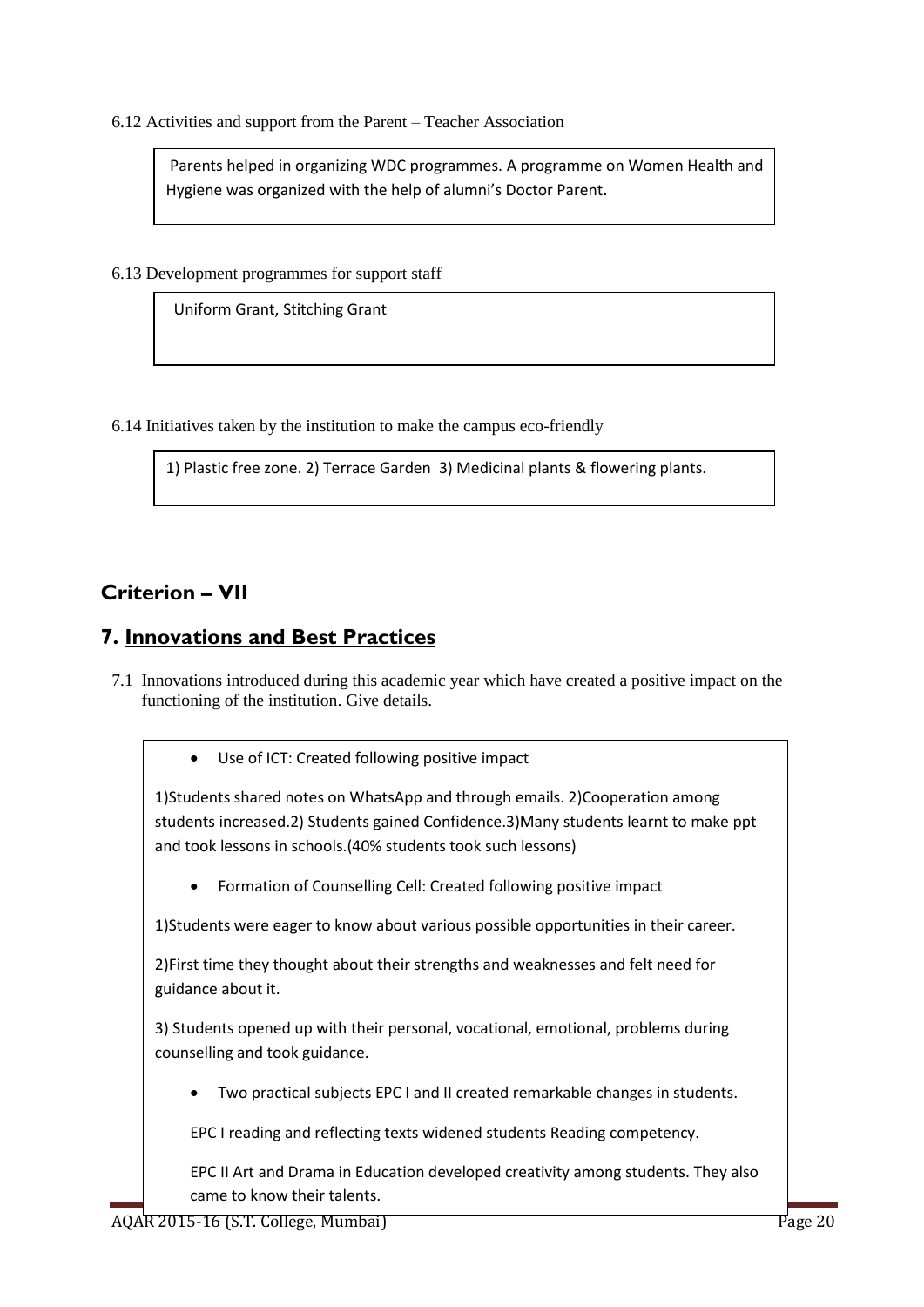7.2 Provide the Action Taken Report (ATR) based on the plan of action decided upon at the beginning of the year

College did NAAC Reaccreditation Successfully. Got A grade with CGPA as 3.23

All the Cells worked actively

7.3 Give two Best Practices of the institution *(please see the format in the NAAC Self-study Manuals)*

| 1) | Daily Prayers which help in peace of mind, concentration self-<br>confidence, Social development. |
|----|---------------------------------------------------------------------------------------------------|
| 2) | LIBRARY: Development of E-environment                                                             |

### *\*Provide the details in annexure (annexure need to be numbered as i, ii,iii)*

#### 7.4 Contribution to environmental awareness / protection

1) Tree Plantation.(Terrace Garden) 2) Environmental awareness led to Cleaning of campus on grand scale. The college campus is huge with many other Govt. departments. Our students took lead to clean the entire campus 3) Plastic free zone

7.5 Whether environmental audit was conducted? Yes

| Ν٢ |
|----|
|----|

7.6 Any other relevant information the institution wishes to add. (for example SWOT Analysis)

Student's feedback form is analyzed and staff is guided accordingly. Staff prepares API and submits to Internal Quality Assurance Cell.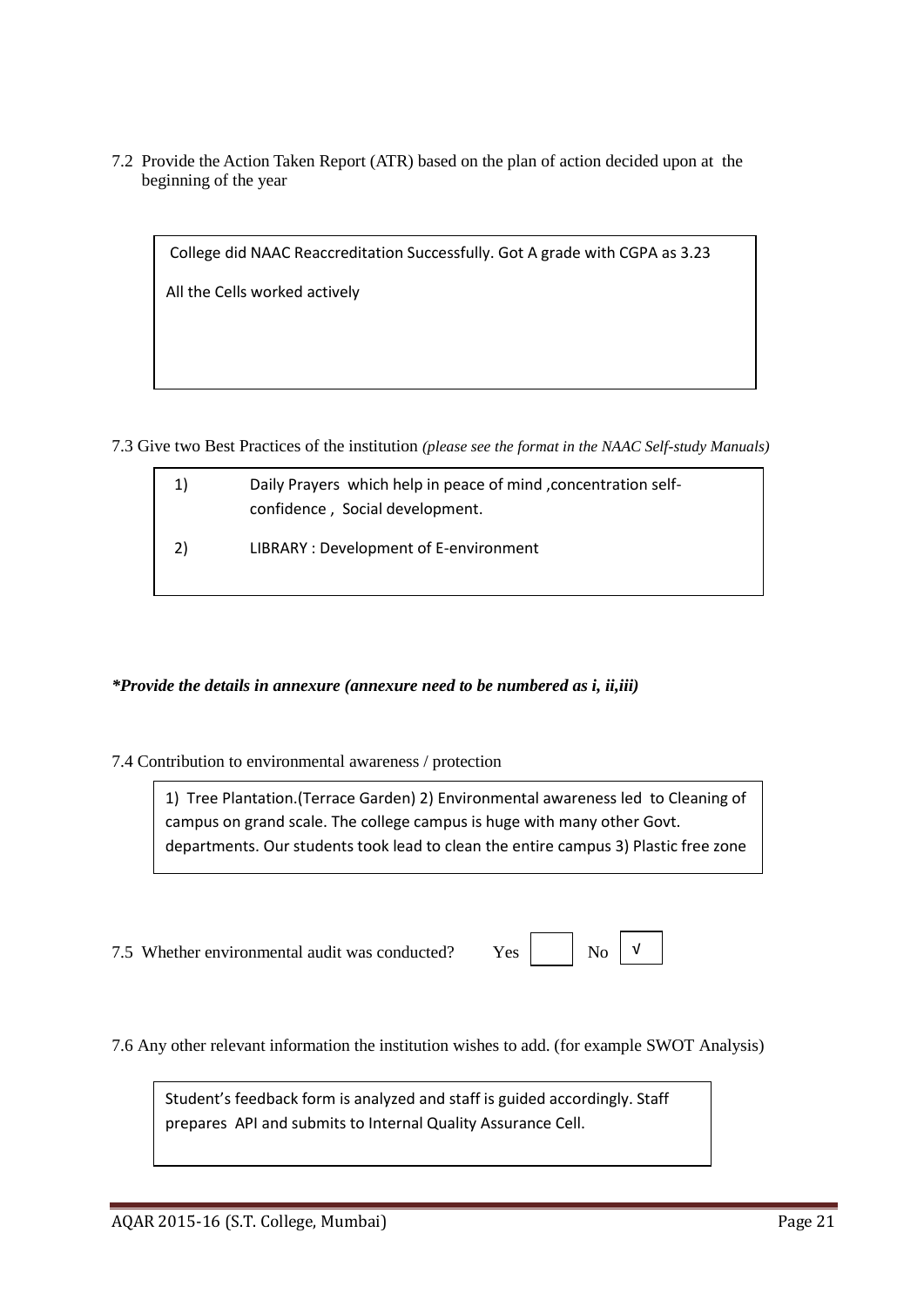## 7.8. **Plans of institution for next year**

- National Conference
- Library fully digitalized

### Name Dr. Masarrat Saheb Ali Name \_\_ Dr. Pandharinath M. Mohitkar \_



*\_\_\_\_\_\_\_\*\*\*\_\_\_\_\_\_\_*

\_\_\_\_\_\_\_\_\_\_\_\_\_\_ \_\_\_\_\_\_\_\_\_\_\_

Signature of the Coordinator, IQAC Signature of the Chairperson, IQAC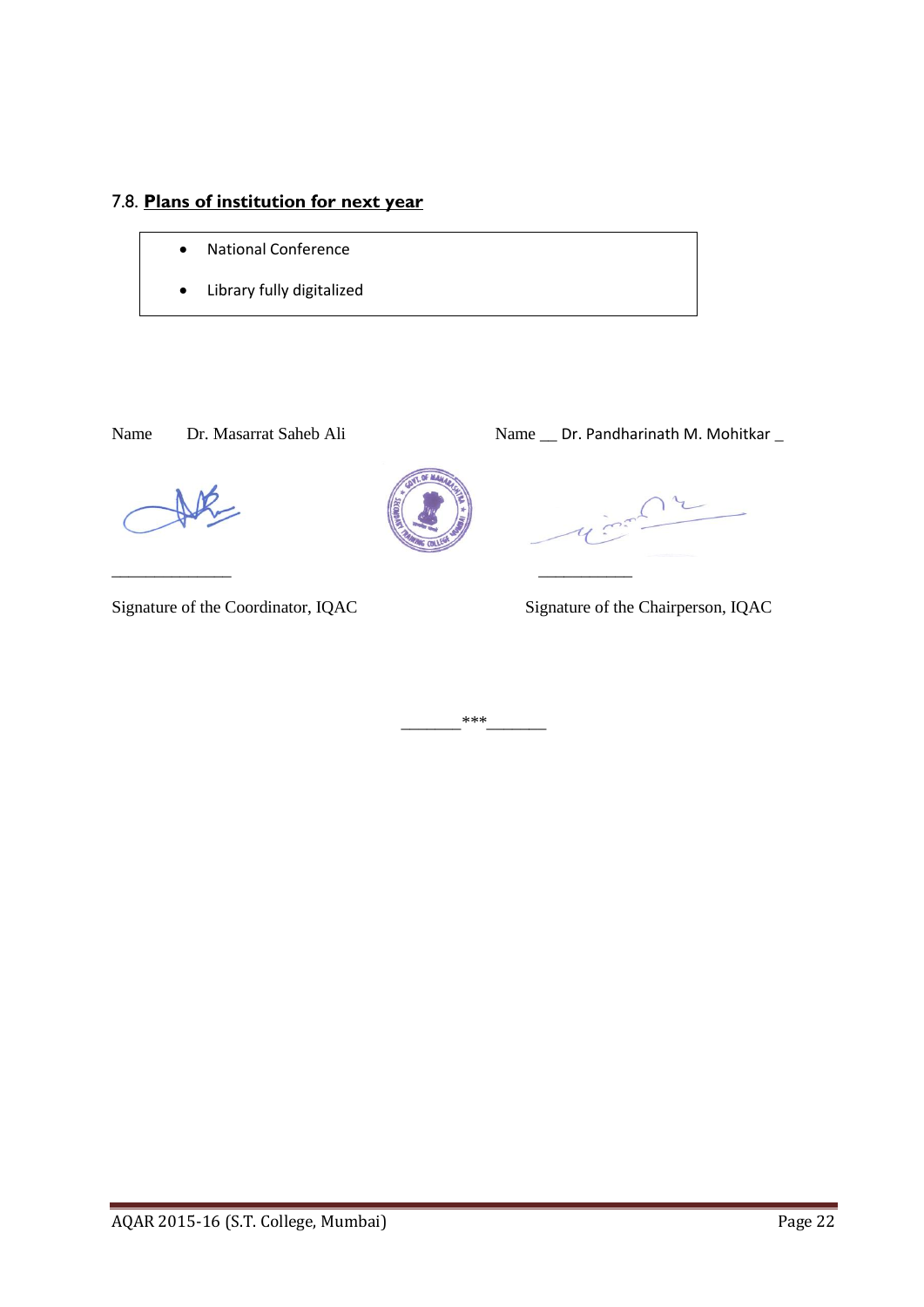#### Annexure I

### SECONDARY TRAINING COLLEGE MUMBAI 400001 B.Ed. 2015-16 Two Year B.Ed. Course **TERM PLAN – FIRST & SECOND SEMESTER** FIRST TERM: 13<sup>TH</sup> JULY TO 31<sup>st</sup> OCTOBER 2015 SECOND TERM:  $16^{\text{th}}$  NOV TO  $2^{\text{nd}}$  MAY 2016 WINTER BREAK:  $26^{TH}$  DECEMBER 2015 TO 1<sup>ST</sup> JANUARY 2016

| <b>MONTH</b> | <b>DATES</b>                 | <b>ACTIVITIES</b>                                                                                                                                                          |
|--------------|------------------------------|----------------------------------------------------------------------------------------------------------------------------------------------------------------------------|
| <b>JULY</b>  | $2 - 12$                     | Filling up online Admission Forms (CET)                                                                                                                                    |
|              |                              | Counselling of students at College ALC Centre.                                                                                                                             |
|              | 25                           | Common Entrance Test (CET). Teaching Staff on Duty                                                                                                                         |
| AUG.         | 7-17extended                 | Filling up Option Forms by Candidates:                                                                                                                                     |
|              | till 8 Sept                  | Counselling of students at College ALC Centre.                                                                                                                             |
| SEPT.        | 12                           | List of Admitted candidates announced-First Round of Admission                                                                                                             |
|              | $12 - 16$                    | Reporting to college & finalization of Admissions                                                                                                                          |
|              | 17                           | Ganesh Chaturthi Holiday                                                                                                                                                   |
|              | 19                           | List of Admitted candidates announced for Second Round of Admission                                                                                                        |
|              | 19-24                        | Reporting to College & Finalization of Admissions for Second Round                                                                                                         |
|              | 19-24                        | Filling up Option Forms by Candidates for Waiting List Round of<br>Admissions                                                                                              |
|              | 29-3 Oct                     | Reporting to College & Finalization of Admissions for Waiting List<br>Round                                                                                                |
| <b>OCT</b>   | 3                            | Gandhi Jayanti and Lal Bahadur Shastri Jayanti Prog.                                                                                                                       |
|              | 10                           | College Round Admission                                                                                                                                                    |
|              | 12                           | Orientation of B. Ed. Course, Regular Teaching                                                                                                                             |
|              | $14 - 15$                    | Audio- Visual Aid Workshop                                                                                                                                                 |
|              | 22                           | Dasehra Holiday                                                                                                                                                            |
|              | 24                           | Moharram Holiday                                                                                                                                                           |
|              | 28 to $3^{\text{rd}}$ Nov    | B. Ed.Second Sem University Exam of One year B. Ed. Course                                                                                                                 |
|              |                              | College as Exam Centre, Regular Teaching                                                                                                                                   |
|              | 28                           | Essay Course I, Regular Teaching                                                                                                                                           |
|              | 29                           | First Term Training of Extension Work, Regular Teaching                                                                                                                    |
|              | 31                           | Content Test, Regular Teaching                                                                                                                                             |
| <b>NOV</b>   | 16                           | Essay Course II, Regular Teaching                                                                                                                                          |
|              | 20                           | Prize Distribution for B. Ed. Sem II Exam 2014-15 batch students. Chief Guest Dr.<br>M.B.Bhide, Director, State Institute of Administrative Services., Regular<br>Teaching |
|              | 23                           | Guest Lecture on Eradication of Stress in collaboration with Manshakti Kendra,<br>Lonavala, Regular Teaching                                                               |
|              | 25                           | Guru Nanak Jayanti Holiday                                                                                                                                                 |
|              | 30                           | Essay Course III (i), Regular Teaching                                                                                                                                     |
|              | Nov to 5th<br>30<br>December | Community Work week<br>30 <sup>th</sup> Nov- Cleanliness of College Premises- 2nd Floor                                                                                    |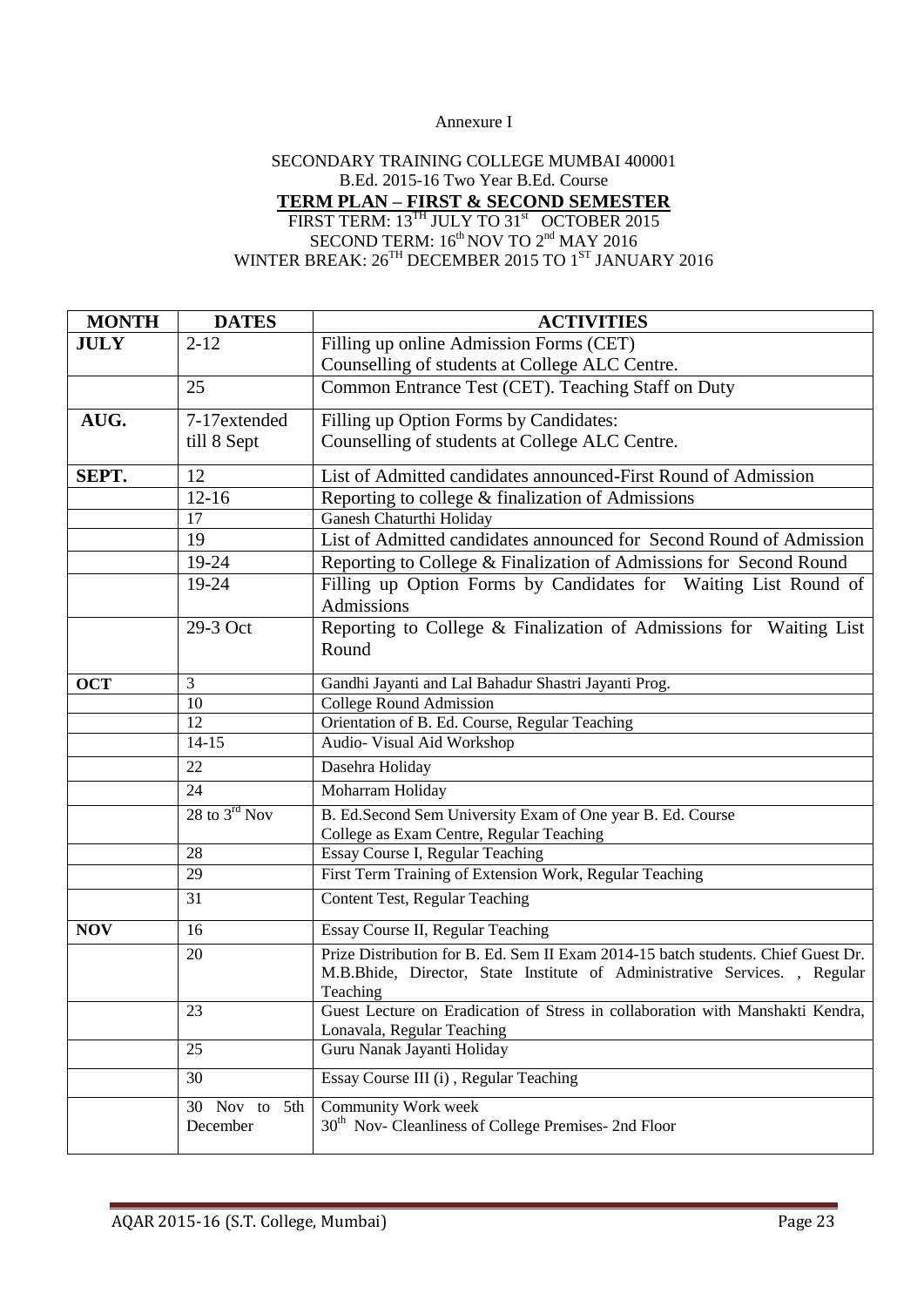| <b>MONTH</b> | <b>DATES</b>   | <b>ACTIVITIES</b>                                                                                                                                                                                                                                                                                                                                                                                                                                                                                                                                                                                                                   |
|--------------|----------------|-------------------------------------------------------------------------------------------------------------------------------------------------------------------------------------------------------------------------------------------------------------------------------------------------------------------------------------------------------------------------------------------------------------------------------------------------------------------------------------------------------------------------------------------------------------------------------------------------------------------------------------|
|              |                |                                                                                                                                                                                                                                                                                                                                                                                                                                                                                                                                                                                                                                     |
| <b>DEC</b>   | 1              | Cleanliness of College Campus- Ground Floor                                                                                                                                                                                                                                                                                                                                                                                                                                                                                                                                                                                         |
|              | $\overline{2}$ | Cleanliness of College Terrace Garden and Lecture Hall, Sarva Dharma Prarthana                                                                                                                                                                                                                                                                                                                                                                                                                                                                                                                                                      |
|              |                |                                                                                                                                                                                                                                                                                                                                                                                                                                                                                                                                                                                                                                     |
|              | $3$ to $5$     | Social service Camp- Community Work, at Shantivan Tal. Panvel, District Raigad<br>3 <sup>rd</sup> Dec-Interaction with Leprosy affected Patients at Leprosy Hospital, Visit to<br>Old Age Home<br>4 <sup>th</sup> Dec- Shramadan- Help in Building Dam at nearby river,<br>Lecture on Andhashraddha Nirmulan by ShriMahendra Naik,<br>Lecture on Care for Nature- Snakes and Environment by Shri Raju Mumbaikar,<br>Presentation of Co- Curricular Activity: Cultural Programme<br>5 <sup>th</sup> Dec- Shramadan- Help in Building Dam at nearby river, Cleanliness of<br>Campus, Lecture on Technique of Story Telling by Smt Pai |
|              | $\tau$         | Essay Course III (ii), Regular Teaching                                                                                                                                                                                                                                                                                                                                                                                                                                                                                                                                                                                             |
|              | 8              | Submission of Community Work Note- Book (Report), Regular Teaching                                                                                                                                                                                                                                                                                                                                                                                                                                                                                                                                                                  |
|              | 12             | Presentation of Book-Review                                                                                                                                                                                                                                                                                                                                                                                                                                                                                                                                                                                                         |
|              | 15             | Submission of Assignments, Regular Teaching                                                                                                                                                                                                                                                                                                                                                                                                                                                                                                                                                                                         |
|              | $16-22$        | B. Ed. First Sem University Exam of One year B. Ed. Course<br>College as Exam Centre, Regular Teaching                                                                                                                                                                                                                                                                                                                                                                                                                                                                                                                              |
|              | 19,21,22,23    | Class Test: Course I, II,III(i) and III(ii), Regular Teaching                                                                                                                                                                                                                                                                                                                                                                                                                                                                                                                                                                       |
|              | 24             | Eid-e- Milad Holiday                                                                                                                                                                                                                                                                                                                                                                                                                                                                                                                                                                                                                |
|              | 25-31          | <b>Winter Break</b>                                                                                                                                                                                                                                                                                                                                                                                                                                                                                                                                                                                                                 |
| <b>JAN</b>   | 1              | New Year Holiday                                                                                                                                                                                                                                                                                                                                                                                                                                                                                                                                                                                                                    |
|              | 3              | Savitribai Phule Jayanti Programme, Regular Teaching                                                                                                                                                                                                                                                                                                                                                                                                                                                                                                                                                                                |
|              | $4 - 7$        | Tutorial/Revision/Completion of portion                                                                                                                                                                                                                                                                                                                                                                                                                                                                                                                                                                                             |
|              | $11 - 14$      | First Sem University Exam                                                                                                                                                                                                                                                                                                                                                                                                                                                                                                                                                                                                           |
|              | 15             | Orientation of Second Sem Theory Papers and Practicum                                                                                                                                                                                                                                                                                                                                                                                                                                                                                                                                                                               |
|              | 16             | Makar Sankranti Programme- Geography Day, Regular Teaching                                                                                                                                                                                                                                                                                                                                                                                                                                                                                                                                                                          |
|              | 18,19          | Micro Teaching                                                                                                                                                                                                                                                                                                                                                                                                                                                                                                                                                                                                                      |
|              | 19             | Convocation for B.Ed. 2014-15 students, Regular Teaching                                                                                                                                                                                                                                                                                                                                                                                                                                                                                                                                                                            |
|              | 20             | <b>School Visit</b>                                                                                                                                                                                                                                                                                                                                                                                                                                                                                                                                                                                                                 |
|              | 21,22,23       | <b>Lesson Planning Workshop</b>                                                                                                                                                                                                                                                                                                                                                                                                                                                                                                                                                                                                     |
|              | 26             | Republic Day Programme                                                                                                                                                                                                                                                                                                                                                                                                                                                                                                                                                                                                              |
|              | 25-30          | Internship in Schools-Shadowing of subject teacher and Observation of 5 lessons<br>$(1$ week)                                                                                                                                                                                                                                                                                                                                                                                                                                                                                                                                       |
| <b>FEB</b>   | $1-6$          | Internship in Schools-Shadowing of subject teacher and Observation of 10 lessons<br>$(1$ week)                                                                                                                                                                                                                                                                                                                                                                                                                                                                                                                                      |
|              | $8 - 13$       | Observation of School Activities (1 week)                                                                                                                                                                                                                                                                                                                                                                                                                                                                                                                                                                                           |
|              | 19             | Shivaji Jayanti                                                                                                                                                                                                                                                                                                                                                                                                                                                                                                                                                                                                                     |
|              | 15-20          | Observation of Lessons by Peers (Minimum 10 lessons)                                                                                                                                                                                                                                                                                                                                                                                                                                                                                                                                                                                |
|              | 27             | Marathi Day Prog, Regular Teaching                                                                                                                                                                                                                                                                                                                                                                                                                                                                                                                                                                                                  |
|              | 29             | Submission of Assignment- Course IV                                                                                                                                                                                                                                                                                                                                                                                                                                                                                                                                                                                                 |
| <b>MARCH</b> | $\sqrt{2}$     | Co-curricular Activity- Sports                                                                                                                                                                                                                                                                                                                                                                                                                                                                                                                                                                                                      |
|              | 5              | Essay- Course IV, Regular Teaching                                                                                                                                                                                                                                                                                                                                                                                                                                                                                                                                                                                                  |
|              | $\overline{7}$ | Mahavir Jayanti                                                                                                                                                                                                                                                                                                                                                                                                                                                                                                                                                                                                                     |
|              |                |                                                                                                                                                                                                                                                                                                                                                                                                                                                                                                                                                                                                                                     |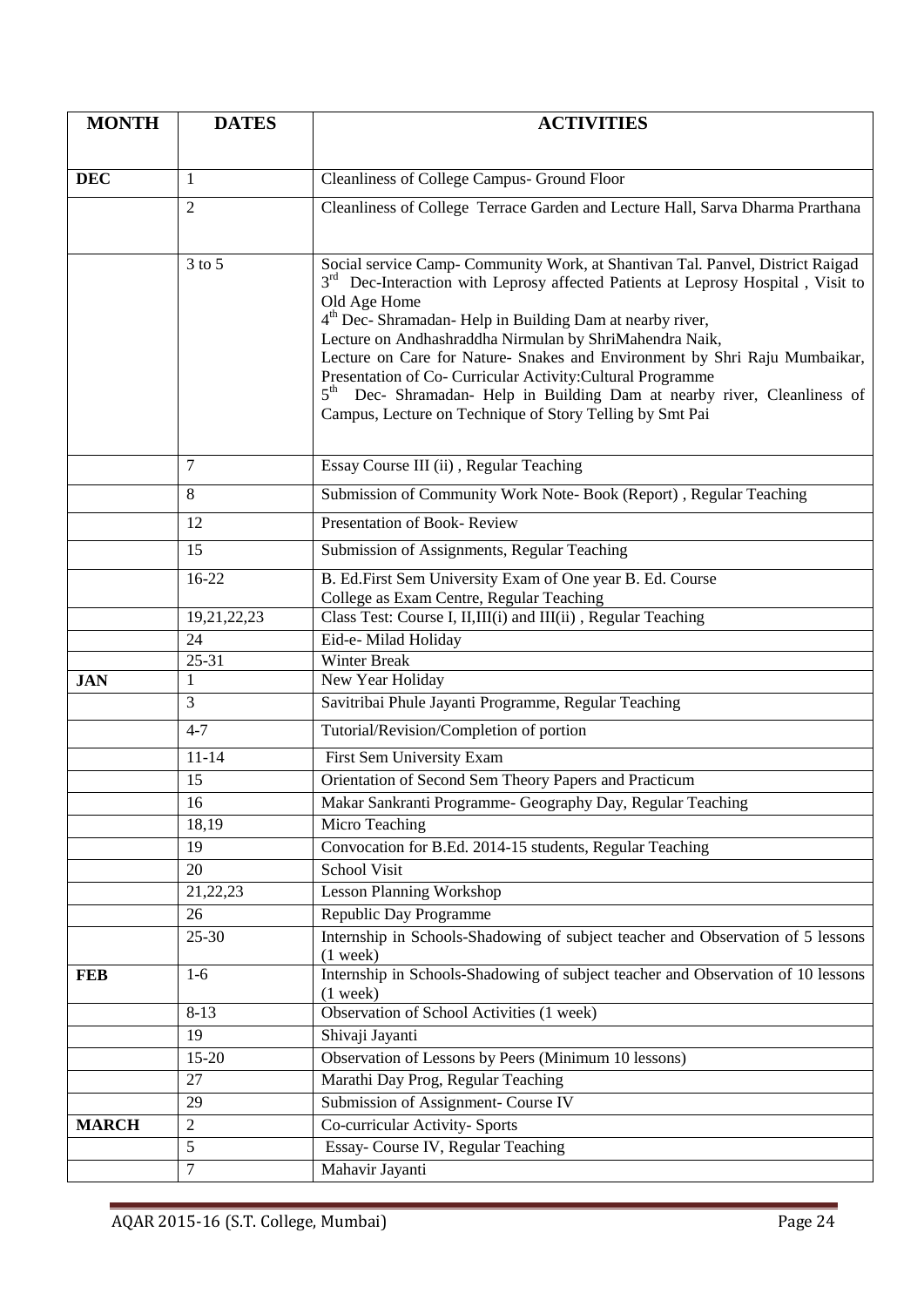|              | 8       | Submission of Assignment- Course V                           |
|--------------|---------|--------------------------------------------------------------|
|              | 12      | Essay- Course V, Visit to Prince of Wales Museum             |
|              | 14      | Submission of Assignment- Course VI                          |
|              | 18      | <b>Educational Film Show</b>                                 |
|              | 19      | Essay- Course VI, Regular Teaching                           |
|              | 21      | Essay Competition on Ambedkar Thoughts, Regular Teaching     |
|              | 24      | Dhulivandan (Holi) Holiday                                   |
|              | 25      | Good Friday Holiday                                          |
|              | 29      | EPC 2: Drama and Art- Presentation, Regular Teaching         |
| <b>APRIL</b> | $5-6$   | <b>Tutorials</b>                                             |
|              | 8       | Gudi Padva Holiday                                           |
|              | 9,11,12 | Class Test Course IV, V, VI                                  |
|              | 14      | Ambedkar Jayanti                                             |
|              | 15      | Ram Navmi                                                    |
|              | 16      | Elocution Competition on Ambedkar Thoughts, Regular Teaching |
|              | 19      | Mahavir Jayanti                                              |
|              |         | Regular Teaching till Exam                                   |
|              |         | Second Sem University Exam                                   |
|              |         | Assessment of Papers in University                           |

DR

Mrs. Masarrat Saheb Ali Dr. P. M. Mohitkar (Prof. In charge) (Principal)

 $\left($